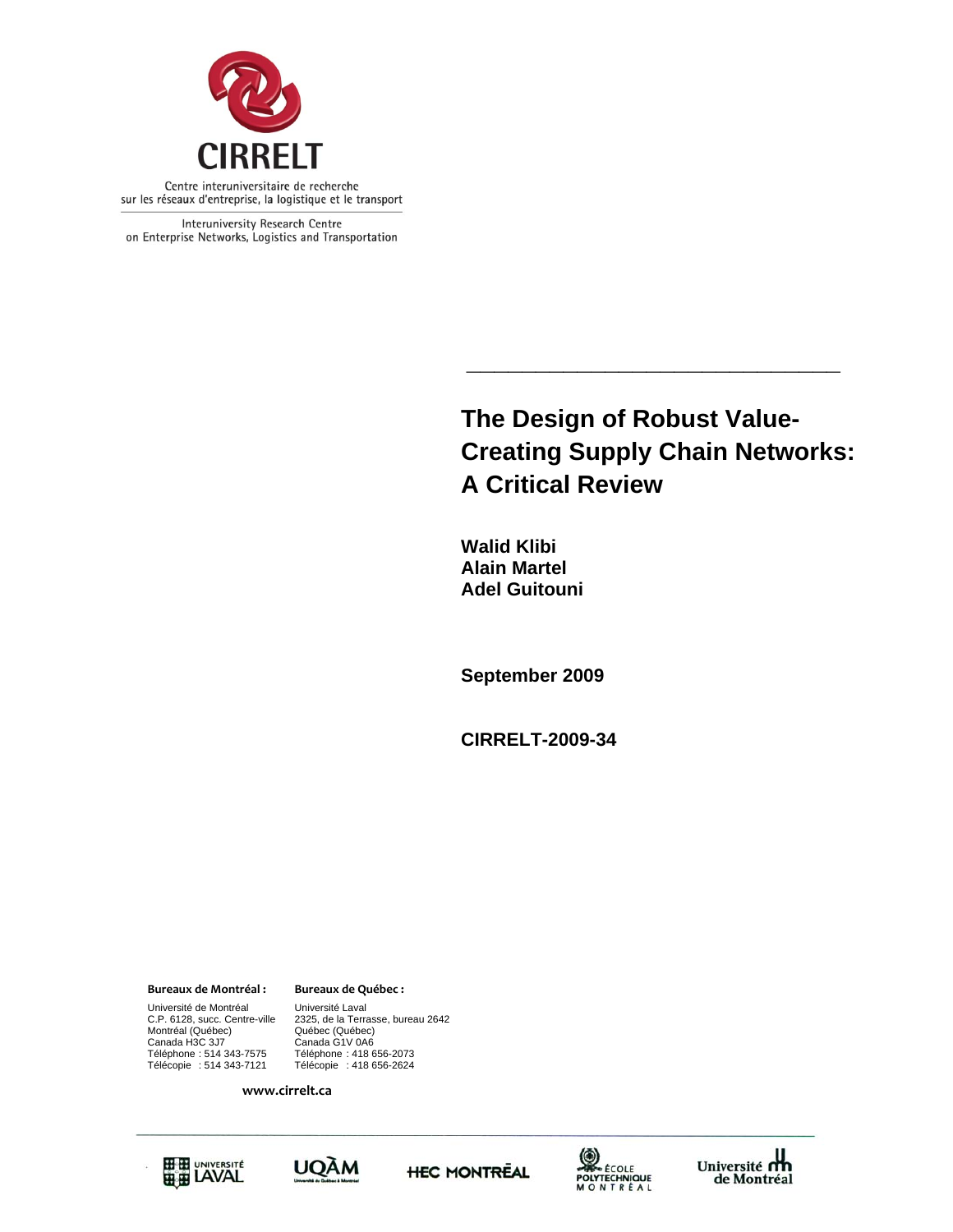### **The Design of Robust Value-Creating Supply Chain Networks:**

### **A Critical Review†**

#### Walid Klibi<sup>1,2</sup>, Alain Martel<sup>1,2,\*</sup>, Adel Guitouni<sup>2,3</sup>

<sup>1</sup> Interuniversity Research Centre on Enterprise Networks, Logistics and Transportation (CIRRELT)

<sup>3</sup> Defense R&D Canada - Valcartier, 2459 Pie-XI Nord, Val-Bélair, Québec, Canada G3J 1X5

**Abstract.** This paper discusses Supply Chain Network (SCN) design problem under uncertainty, and presents a critical review of the optimization models proposed in the literature. Some drawbacks and missing aspects in the literature are pointed out, thus motivating the development of a comprehensive SCN design methodology. Through an analysis of supply chains uncertainty sources and risk exposures, the paper reviews key random environmental factors and discusses the nature of major disruptive events threatening SCN. It also discusses relevant strategic SCN design evaluation criteria, and it reviews their use in existing models. We argue for the assessment of SCN robustness as a necessary condition to ensure sustainable value creation.Several definitions of robustness, responsiveness and resilience are reviewed, and the importance of these concepts for SCN design is discussed. This paper contributes to framing the foundations for a robust SCN design methodology.

**Keywords**. Supply Chain Network design, value creation, uncertainty, network disruptions, robustness, scenario planning, location models, capacity models, resilience strategies.

**Acknowledgements.** This research was supported in part by the Natural Sciences and Engineering Council of Canada (NSERC) grant no DNDPJ335078-05.

**†** Revised version of the CIRRELT-2008-36.

Results and views expressed in this publication are the sole responsibility of the authors and do not necessarily reflect those of CIRRELT.

Les résultats et opinions contenus dans cette publication ne reflètent pas nécessairement la position du CIRRELT et n'engagent pas sa responsabilité. **\_\_\_\_\_\_\_\_\_\_\_\_\_\_\_\_\_\_\_\_\_\_\_\_\_\_\_\_\_**

<sup>2</sup> Département des opérations et systèmes de décision, Pavillon Palasis-Prince, 2325, rue de la Terrasse, Université Laval, Québec, Canada G1V 0A6

<sup>\*</sup> Corresponding author: Alain.Martel@cirrelt.ca

Dépôt légal – Bibliothèque nationale du Québec, Bibliothèque nationale du Canada, 2009

<sup>©</sup> Copyright Klibi, Martel, Guitouni and CIRRELT, 2009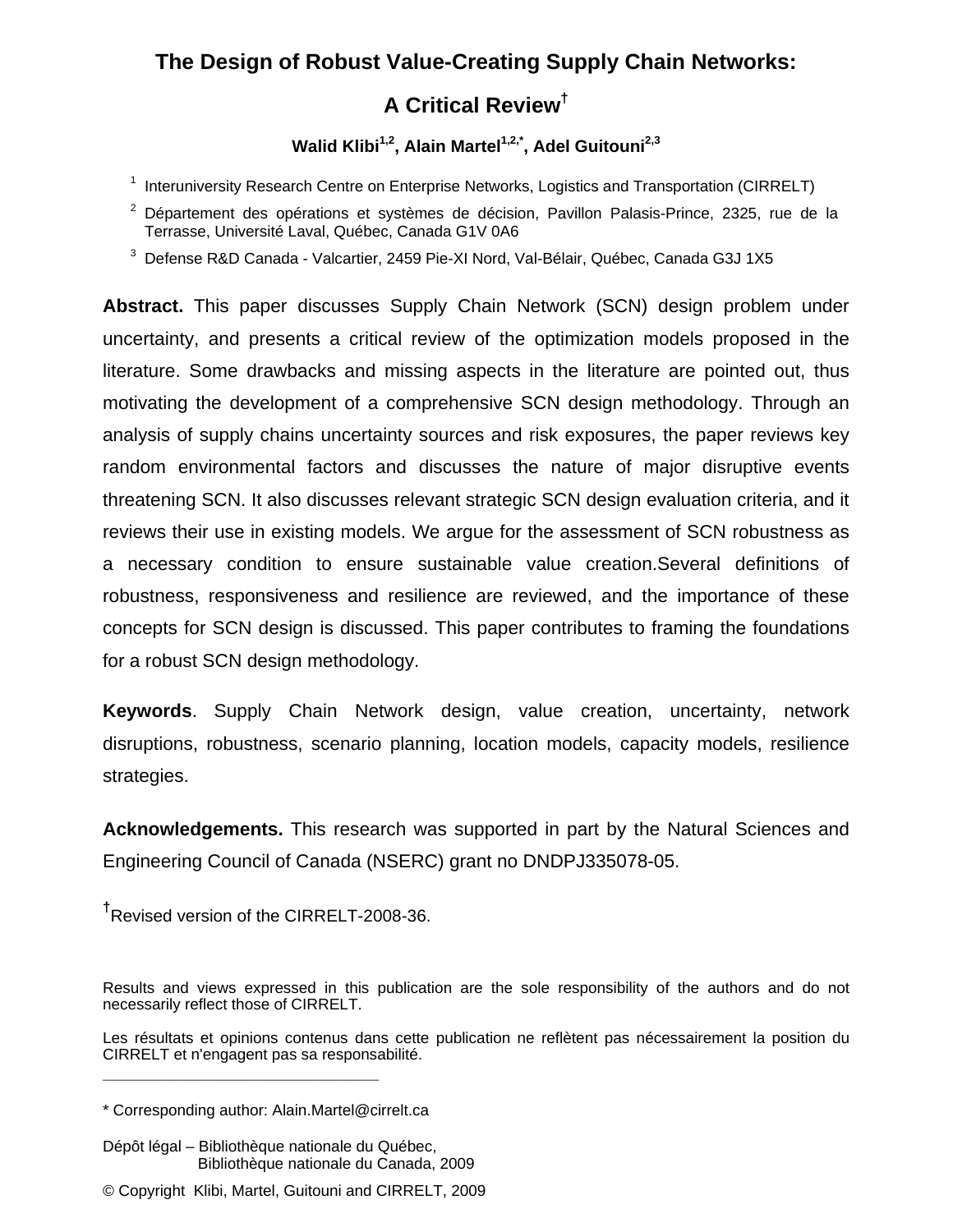## **1 Introduction**

Supply Chain Network (SCN) design involves strategic decisions on the number, location, capacity and mission of the production-distribution facilities of a company, or of a set of collaborating companies, in order to provide goods to a predetermined, but possibly evolving, customer base. It also involves decisions related to the selection of suppliers, subcontractors and 3PLs, and to the offers to make to product-markets. These strategic decisions must be made here-and-now but, after an implementation period, the SCN will be used on a daily basis for a long planning horizon. Day-to-day procurement, production, warehousing, storage, transportation and demand management decisions generate product flows in the network, with associated costs, revenues and service levels. The adequate design of a SCN requires the anticipation of these future activity levels. Furthermore, SCN strategic design decisions are made under uncertainty. The choice of performance metrics to assess the quality of network designs is another important challenge. Return on investment measures are often used by strategic decision makers, but the design robustness is also an important dimension to consider. Despite a rich literature on SCN design, most published models consider only a subset of these issues.

This paper presents a critical review of the SCN design problem under uncertainty, and of the available models proposed to support the design process. It points out some drawbacks and missing links in the literature, and provides motivations for the development of a comprehensive SCN design methodology. It argues that the assessment of SCN robustness is necessary to ensure sustainable value creation. The paper is organized as follows. Section 2 presents an overview of the SCN design problem. Key issues of SCN design under uncertainty are discussed, including uncertainty sources, risk exposures and available data sources. A value-based framework for SCN strategic performance evaluation is also proposed. Section 3 provides a genesis of the literature on deterministic SCN design models, starting with classical location models. Section 4 discusses uncertainty modeling and risk assessment in the context of SCN. The work published, using approaches such as stochastic programming and robust optimization, is reviewed. Section 5 discusses robustness considerations in SCN design, and explores the responsiveness and resilience strategies proposed in the literature. The paper is concluded in section 6 with a discussion on the need for a comprehensive SCN design methodology.

## **2 Overview of the SCN Design Problem**

### *2.1 Strategic SCN Design Decisions*

A typical SCN is shown in Figure 1a). In short, the SCN design problem is the reengineering of such networks to enhance value creation in the companies involved. In general, SC networks are composed of five main entity types: i) external suppliers, ii) plants manufacturing intermedi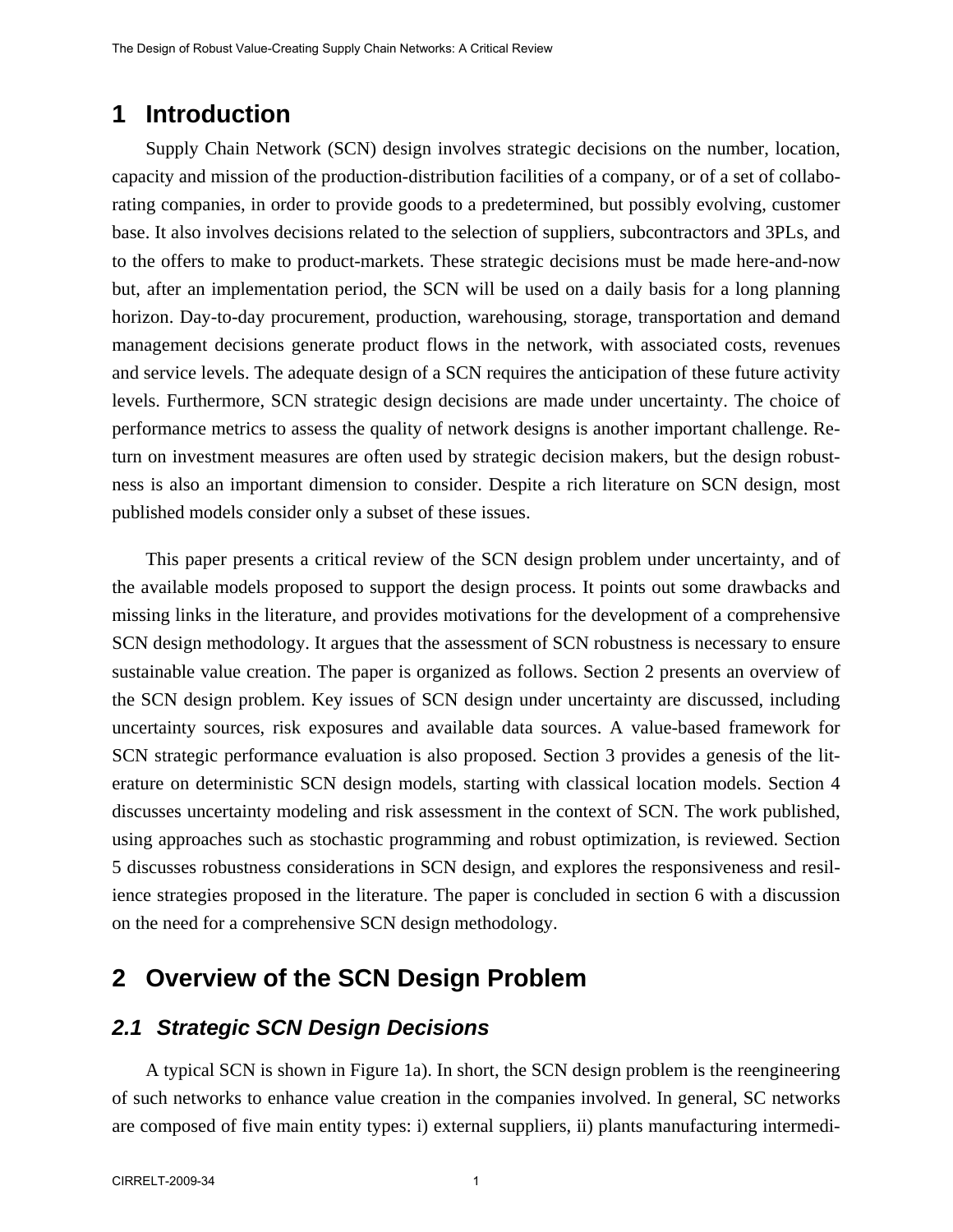ate and/or finished products, iii) distribution and/or sales centers (DC), iv) demand zones, and v) transportation assets. Note that the production-distribution facilities could be subcontractors or public warehouses, and that for-hire transportation could be used. In order to reengineer an existing SCN, an alternative potential network, including all possible supply, location, capacity, marketing and transportation options, must be elaborated. This potential network can be partially represented by a directed graph as shown in Figure 1b). The nodes of this graph correspond to existing and potential supply sources, facilities and demand zones. The directed arcs are associated to the transportation lanes that could be used to move materials. A SCN is reengineered by selecting a feasible sub-network of the potential network that optimizes some predetermined value criterion.







**Figure 1- Current and Potential Supply Chain Networks** 

The main strategic questions addressed using this generic SCN design approach are the following: Which markets should we target? What delivery time should we provide in different product-markets and at what price? How many production and distribution centers should be implemented? Where should they be located? Which activities should be externalized? Which partners should we select? What production, storage and handling technologies should we adopt and how much capacity should we have? Which products should be produced/stocked in each location? Which factory/DC/demand zones should be supplied by each supplier/factory/DC? What means of transportation should be used (internal fleet, public carrier, 3PL…)? The activities of concern naturally include production and distribution, but recovery and revalorisation activities can also be considered. These strategic questions are rarely examined all together, but rather a few at a time when prompted by major events such as the launching of new products on existing or new markets, a merger, or an acquisition.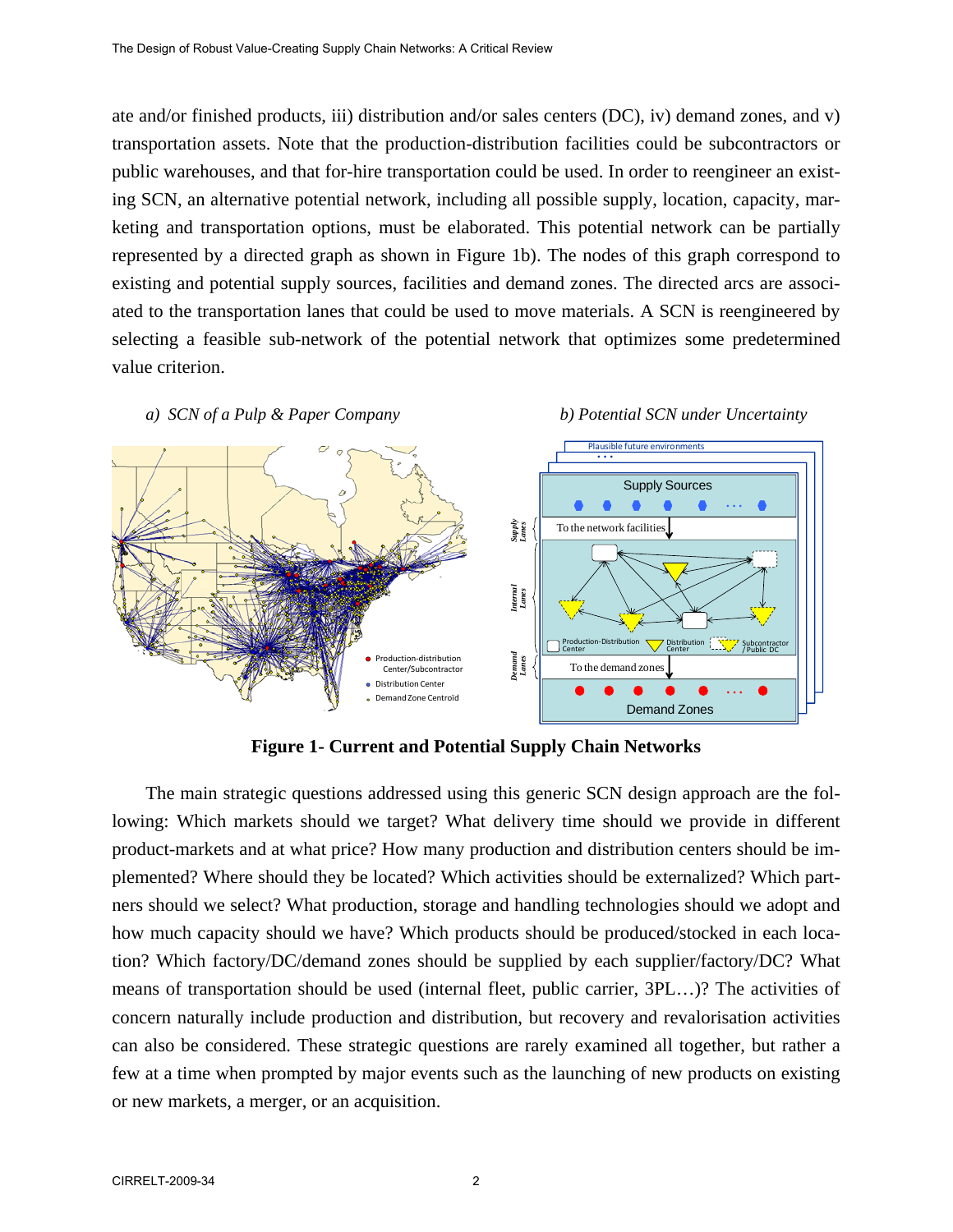On top of these strategic questions and of the number of potential internal and external entities involved, many factors contribute to the complexity of SCN decision models. The first one is industry structure and decoupling points. For example, problems involving complex manufacturing processes in assemble-to-order or make-to-order industries are much more difficult than problems involving single-stage production and/or distribution in a make-to-stock context. A second dimension is the multinational or global coverage of a SCN. When several countries are involved, additional factors such as exchange rates, transfer prices, tariffs, tax regulations and trade barriers must be taken into account (Martel *et al.*, 2005, 2006). A third important aspect is the long-term impact of the design decisions. It may be reasonable to use a static one-year model when the decisions are limited to the selection of public warehouses, as most of the literature suggests. However, when supply agreements and manufacturing facilities last several decades, as in the forest product industry, static one-year models are far from suitable. This leads to a fourth complexity factor: uncertainty. Most models proposed in the literature are not only static, but deterministic. When long planning horizons are involved, the problem becomes dynamic and nondeterministic (e.g., stochastic). In addition, it is not sufficient to consider business-as-usual random variables such as demands, prices and exchange rates, but one should include extreme events such as natural disasters or terrorist attacks that may seriously affect the capabilities and the operations of the supply network.

Important investments are often required to implement strategic SCN decisions. Usually, executives and board members require an assessment of return on investments before making these decisions. The return comes from the net revenues generated by using a SCN during the planning horizon considered: sales revenues less SCN operating expenditures associated to day-to-day procurement, production, warehousing, inventory, transportation and demand fulfilment decisions. These operating revenues and expenditures must be anticipated in the SCN design model. This is usually done using aggregate production, inventory and flow variables, which provides only a raw estimation of real operating revenues and costs. With this in mind, the following sections focus on uncertainty, performance evaluation and related issues in the context of SCN design.

### *2.2 Supply Chain Networks under Uncertainty*

The future business environment under which a SCN will operate is generally unknown (see Figure 1b). At best, several plausible future environments may be considered. Under stochastic assumptions, these future environments are shaped by the random variables associated to business-as-usual factors such as raw material prices, energy costs, product-market demands, labour costs, finished product prices, exchange rates, etc. Recent history has shown that a large spectrum of catastrophic events can be the source of major SCN deficiencies. Catastrophic events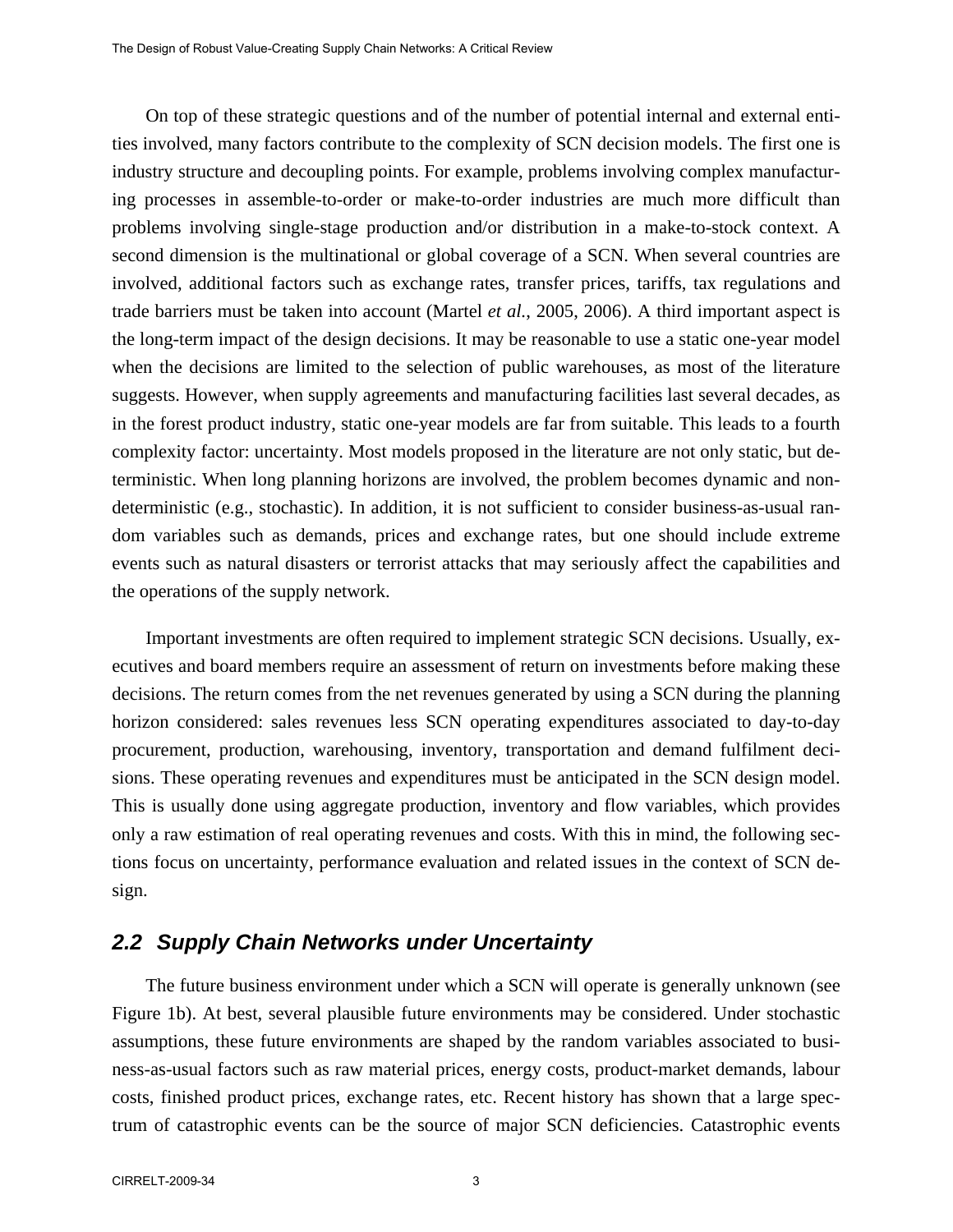have been ignored by most businesses in the past, but a growing interest has been observed recently (Martha and Vratimos, 2002; Semchi-Levi *et al.*, 2002; Helferich and Cook, 2002; Christopher and Lee*,* 2004; Chopra and Sodhi, 2004 and Sheffi, 2005). Several categories of SCN risk sources were identified (Christopher and Peck*,* 2004; Kleindorfer and Saad, 2005; Wagner and Bode, 2006 and Tang, 2006b), and Chopra and Sodhi (2004) proposed an extended list of SC risk drivers. In what follows, we examine the sources of uncertainty shaping future business environments from the point of view of a firm or SCN, and not from the point of view of the entire economy. Totally destructive events causing irreversible damages to the entire business are excluded from the analysis.

The suppliers, facilities and ship-to-points of SCN are typically dispersed across large geographical regions, possibly involving several countries, and adverse events may be associated directly to SCN assets/partners, or to the territory over which they are deployed. Three broad categories of SCN vulnerability sources are distinguished in Figure 2: endogenous assets, SC partners and exogenous geographical factors. Endogenous assets include the equipments, vehicles, human resources and inventories of production, distribution, recovery, revalorisation and service centers. SC partners include customers, raw material and energy suppliers, subcontractors, and third-party logistics providers (3PLs). In addition to the random business-as-usual factors discussed previously, SCN assets and partners may fail: industrial accidents or fires may destroy or break equipments, vehicles and inventoried products; labour disputes may stop work during a period of time; partner bankruptcy, strikes or accidents may limit raw-material supply or decrease customer demand; etc. A review of potential impacts of these uncertainty sources on SC operations is found in Helferich and Cook (2002).

Assets and partners are located in specific geographical locations and regions. These regions and their associated public infrastructures (travel ways, terminals, ports, telecommunication networks, utilities…) are themselves exposed to natural disasters (hurricanes, earthquakes, blizzards, floods, forest fires…), major accidents (epidemics, chemical/nuclear spills…) and wilful attacks (terrorist attacks, political coup…). All these possible extreme events are important sources of SC uncertainty. Little or no information is usually available to determine *what could go wrong*, and the *likelihood* of asset, partner or infrastructure failures. Based on recorded past events and/or professional expert opinions, for a given SCN design project, a portfolio of plausible extreme event types could be built, *hazard zones* differentiating *exposure levels* could be elaborated, and an event type arrival process per zone could be modeled (Banks, 2006, Gogu *et al.*, 2005). Moreover, in network design projects, only vulnerability sources having a serious impact on the strategic performance of the SCN should be considered. Sheffi (2005) proposed to build an enterprise vulnerability map to categorize and prioritize different possible disruptions,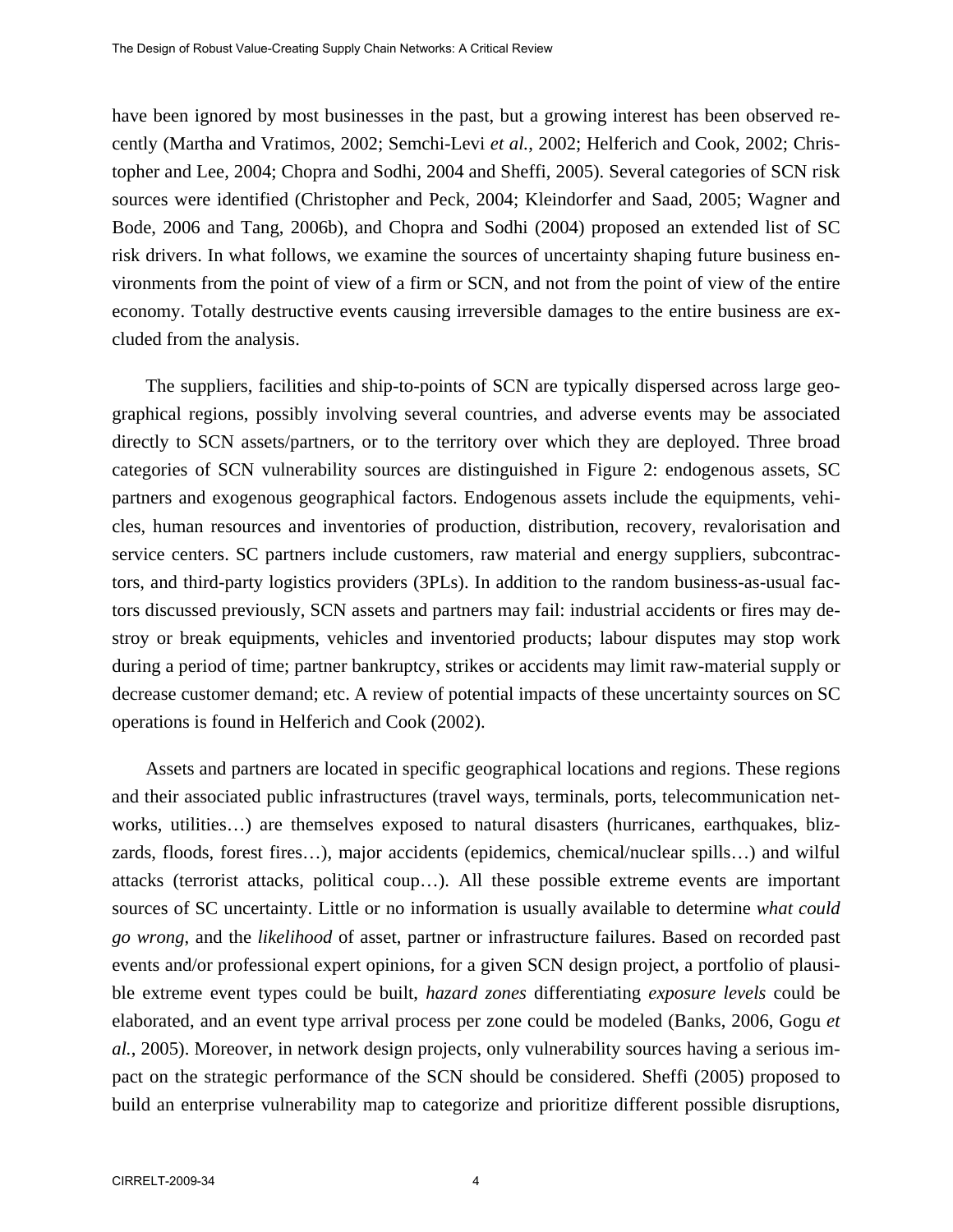and Haimes (2004) suggested an *a priori* filtering, based on a qualitative assessment, to eliminate low consequence event types.



**Figure 2- Supply Chain Network Vulnerability Sources** 

Another important aspect is the *consequence* of high impact disruptions on a SCN. Recently, Craighead *et al.*, (2007) argued that the *severity* of a supply chain disruption is related to SC density, SC complexity and SC nodes criticality. Several authors reported the impact of such catastrophic events on companies in terms of monetary losses based on direct costs of repair and market share loss (Rice and Caniato, 2003; Lee, 2004; Sheffi, 2005, Hendricks and Singhal, 2005). However, facilities are generally insured. Thus, rebuilding and repairing costs are not necessarily relevant for SCN design. On the other hand, the indirect losses related to business interruptions and to temporary relocation and/or rerouting of materiel are crucial. In fact, the cost of any recourse used by the SC to continue operating during the crisis must be taken into account. Unfortunately, to our knowledge, no work to date has proposed a disruption severity modeling approach adequate for SCN design. The work done on SCN vulnerabilities (Helferich and Cook 2002; Kleindorfer and Saad, 2005; Sheffi, 2005) suggest that damages caused to assets/partners should be estimated in term of design parameters such as capacity loss, supply loss or demand surge. Banks (2006) also suggested mapping severity with duration-impact curves, which seems adequate to model assets/partners availability in SCN design.

Natural, accidental and wilful hazards data are generally available, but not always adequate for SCN design purposes. This data can be used relatively easily to compute exposure level indexes by geographical zones, for specific *multi-hazard* classes. Figure 3a) for example provides a natural catastrophes exposure index based on data provided by the *Centre for Research on the*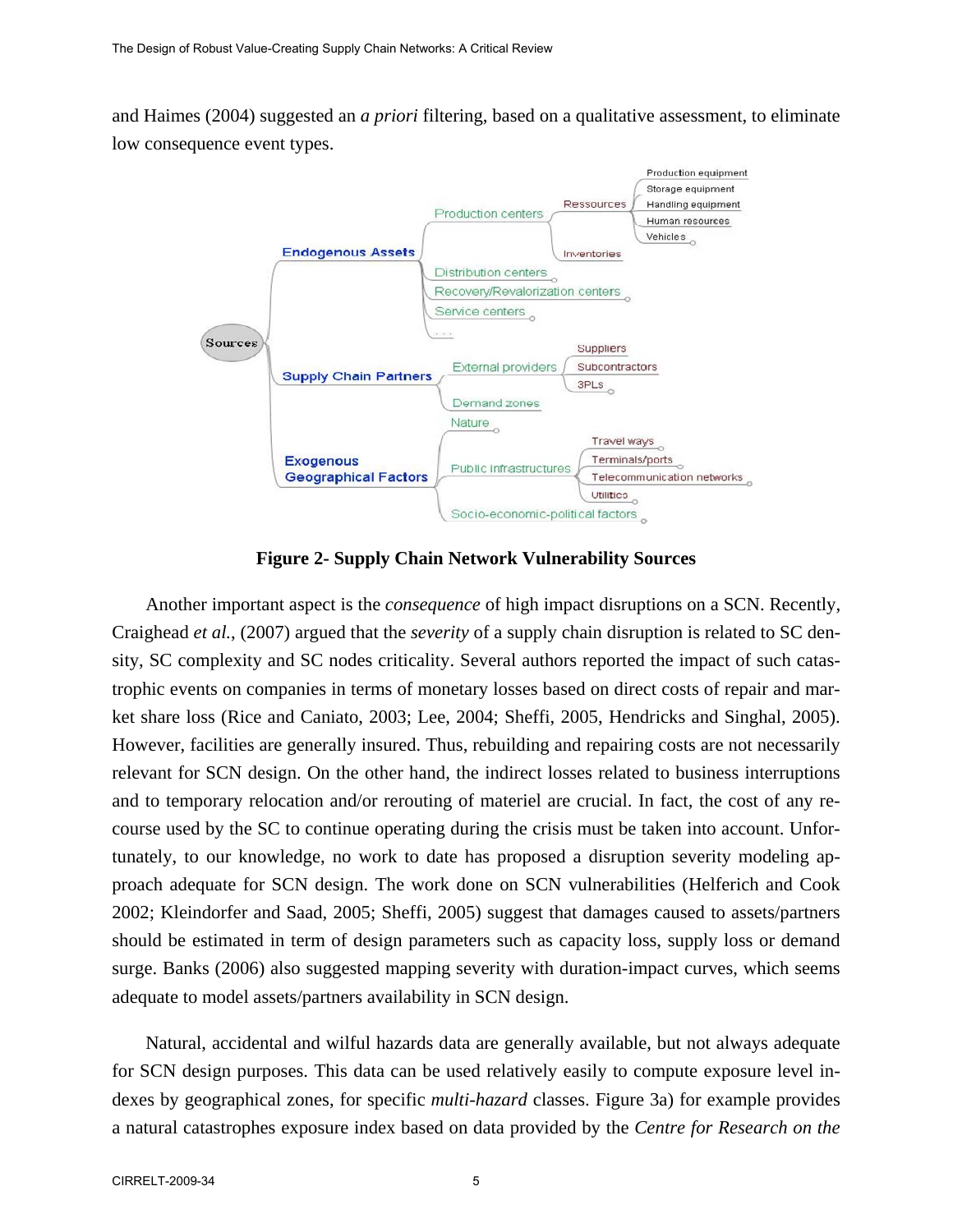*Epidemiology of Disasters<sup>1</sup>*. The Failed States Index presented in Figure 3b) is a similar multihazard index designed to reflect the political stability of a country<sup>2</sup>. Other relevant multi-hazard indexes such as global competitiveness<sup>3</sup>, industrial accident<sup>4</sup> and public infrastructure quality<sup>5</sup> scores may be relevant. An example of an empirical SC disruptions study involving multiple data sources is found in Craighead *et al.*, (2007).

 *a) Natural Disasters by Country (1974-2003) b) The Failed States Index 2008* 



**Figure 3– Example of Multi-hazard Indexes** 

The risk matrix proposed by Norrman and Jansson (2004) summarizes key elements of the previous discussion (see Figure 4). The impact on a SCN of business-as-usual random variables is relatively minor, and it can be modeled using standard probabilistic approaches. However, network threats are difficult to predict and may have serious or catastrophic consequences, which makes them much harder to model in the SCN design process. Intuitively, many natural and man-made phenomena follow the Pareto law: a small fraction of the events cause most of the damage (Sheffi, 2005). This is why the risk exposure to such events is typically measured by its probability of occurrence multiplied by its business impact (or severity). Extreme events occurrences are predictable when they occur repeatedly, but they can also be sudden, unique and unpredictable. Little *a priori* information is typically available on non-repetitive extreme events such as sabotage, sudden currency devaluations or political coups (Banks, 2006). The occurrence of such events remains very difficult to predict (Sheffi, 2001; Kaplan, 2002; Lambert *et al.*, 2005).

 $\overline{a}$ 

<sup>&</sup>lt;sup>1</sup> See www.cred.be. Other organizations such as the *Federal Emergency Management Agency* (www.fema.gov) and

the *U.S. Geological Survey* (www.usgs.gov) provide similar information.<br><sup>2</sup> The Failed States Index is compiled by *Foreign Policy* (www.foreignpolicy.com) and the *Fund for Peace* (www.fundforpeace.org) based on 12 economical, political, social and ethnic indicators. The Opacity Index published by the *Milken Institute* (www.milkeninstitute.org) is another political stability measure.

<sup>&</sup>lt;sup>3</sup> See the World Competitiveness Scores of the *International Institute for Management Development* (www.imd.ch) or the Global Competitiveness Index of the *World Economic Forum* (www.weforum.org). 4

<sup>&</sup>lt;sup>4</sup> These indexes are based on the claims made to insurance companies (www.munichre.com).

<sup>&</sup>lt;sup>5</sup> Calculated from databases such as the *CIA World Factbook* (www.cia.gov/cia/publications/factbook).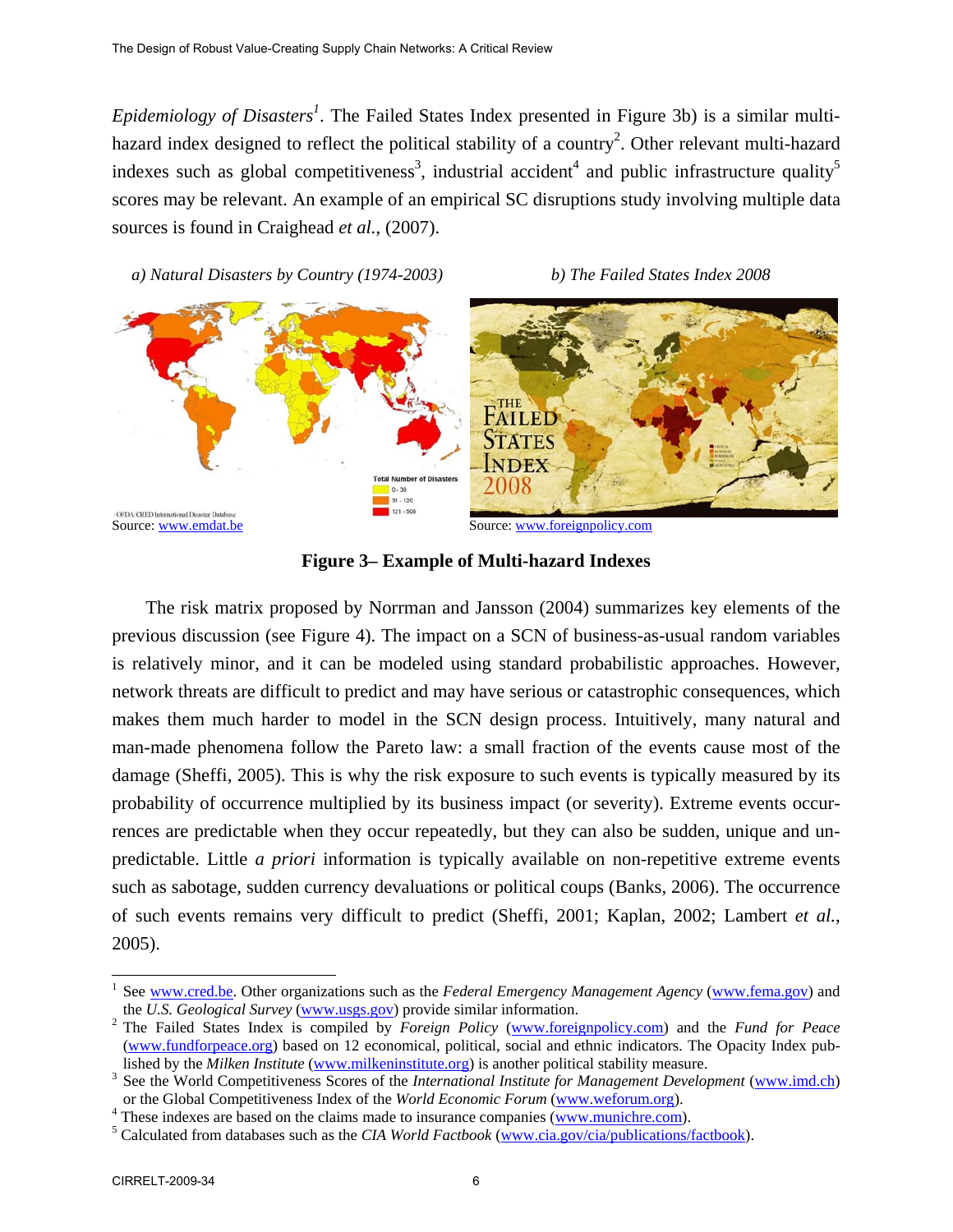

**Figure 4– Risk Matrix (**Norrman and Jansson, 2004**)**

### *2.3 Strategic Evaluation of SCN Designs and Optimization Criteria*

It can be argued that the paramount goal of a business should be the sustainable creation of shareholder value, and that this goal implicitly provides a mechanism to reach a proper balance between the conflicting objectives of the various stakeholders of a firm (Yucesan, 2007). *Value* is defined as the sum of all the future *residual cash flows* (RCF) generated by a firm, discounted at the firm's weighted average cost of capital, where

 $RCF = (Revenues - Operating expenses)(1 - Tax rate) - Capital expenditures$ 

In order to obtain value-creating supply chains, one should therefore select a SCN design maximizing the present value of all future RCF generated by the SCN, and discounted at the firm's cost of capital, which is easier said than done. Often, value-driven businesses use static strategic performance indicators such as the *economic profit* (EP), also referred to as the *economic value added* (EVA), and the *return on capital employed* (ROCE)<sup>6</sup>. They also break these strategic metrics into financial and operational performance indicators that are more appropriate for mid-level and operations managers (Yucesan, 2007). A comprehensive review of performance measures and metrics in SC management is found in Gunasekaran and Kobu (2007).

The definition of residual cash flows above implies that three broad categories of *value drivers* must be taken into account in SCN design, namely: revenue drivers, cost drivers and capital expenditures. Tax rates are an important consideration mainly for multinational SCN. Cost drivers can be associated with SCN procurement, production, warehousing, storage, transportation and sale activities using *Activity-Based Costing* (ABC) concepts (Terrance, 2005; Shapiro,

l

<sup>&</sup>lt;sup>6</sup> Since ROCE = (Revenues - Operating expenses)/Capital employed, its use as an objective in a design model would however lead to a fractional program (Barros, 1995).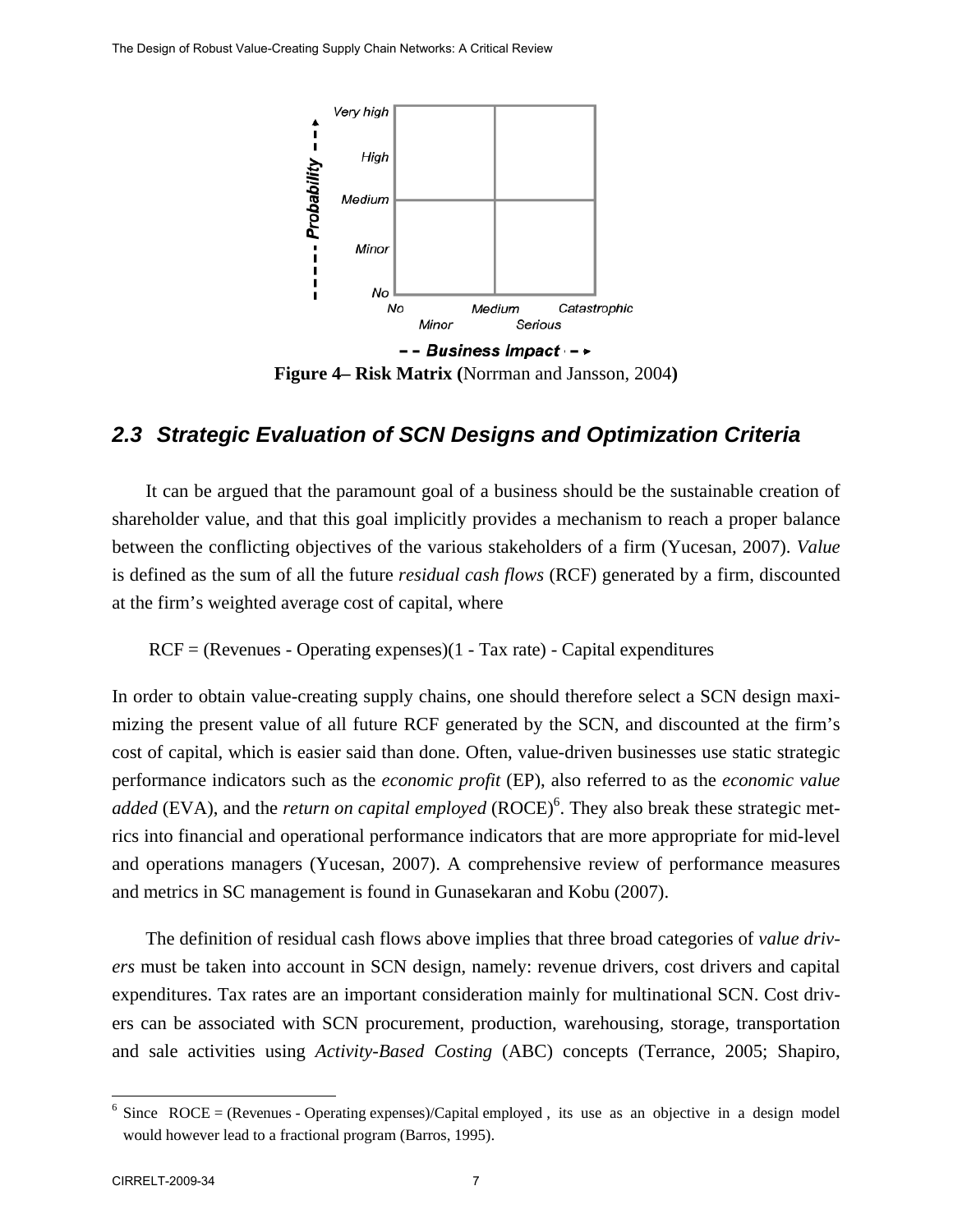The Design of Robust Value-Creating Supply Chain Networks: A Critical Review

2008). Revenue drivers are related to the notion of *order winners* introduced by Hill (1989). Order winners are value criteria enabling a firm to win orders in its product-markets, and thus to increase its market share and its revenues. These order winning criteria include product range, product prices, product quality and reliability, delivery speed and reliability, volume and design flexibility, agility (often defined as the combination of speed and flexibility), market coverage, ecological footprint, etc. (Lefrançois *et al.*, 1995; Vidal and Goetschalckx, 2000; Gunasekaran *et al*., 2004). Several of these criteria are directly related to the firm SC capabilities. Capital expenditures capture the investments required to develop the SCN as well as the market value of current assets. They may also be influenced by the financing mechanism used by the firm. They are associated to the various location/capacity options considered in the SCN design process. The net present value (NPV) of these revenues and costs over the life of the SCN must be calculated to evaluate the value of a SCN design.

The value drivers discussed above are not necessarily all relevant for SCN design. They are relevant only if they are affected by the various design options considered. Much of the SCN design literature considers simplified static and deterministic models for which the demand for a typical future period (usually a year) is assumed known. Under this assumption, the revenues are a constant and the objective reduces to the minimization of *total network costs* (relevant operating expenses and capital charges). The capital charges must then be expressed as a fixed yearly *rent* associated to binary facilities/technology selection variables. Some authors have proposed bi-criterion models aiming to minimize total network costs and an order winning criterion such as response time (Ballou, 1992) and volume flexibility (Sabri and Beamon, 2000). This is typically done by incorporating a constraint in the model imposing qualifying requirements on the order winner considered, and by parametrizing this requirement to construct an *efficient frontier*. This is illustrated in Figure 5a), where each point in the graph gives the total network cost and the maximum response time provided by a design such as the one in Figure 1a). One of the designs on the efficient frontier can then be selected by management (Rosenfield *et al.*, 1985). If an explicit relationship can be established between demand, product prices and some order winners depending on the network structure (Ho and Perl, 1996; Vila *et al.*, 2007), or if sales in demand zones are considered as decisions variables bounded by penetration targets and potential market shares (Cohen *et al.*, 1989; Martel, 2005), then revenues depend on design variables and, as illustrated in Figure 5b), the objective must be to maximize residual cash flows.

When a finite planning horizon is considered, as opposed to a single planning period, the timing of structural SCN adaptations (opening/closing of facilities or of systems within facilities) and the consideration of real options (Trigeorgis, 1996) become important issues. The SCN design objective then becomes the maximization of the present value of the cash inflows and out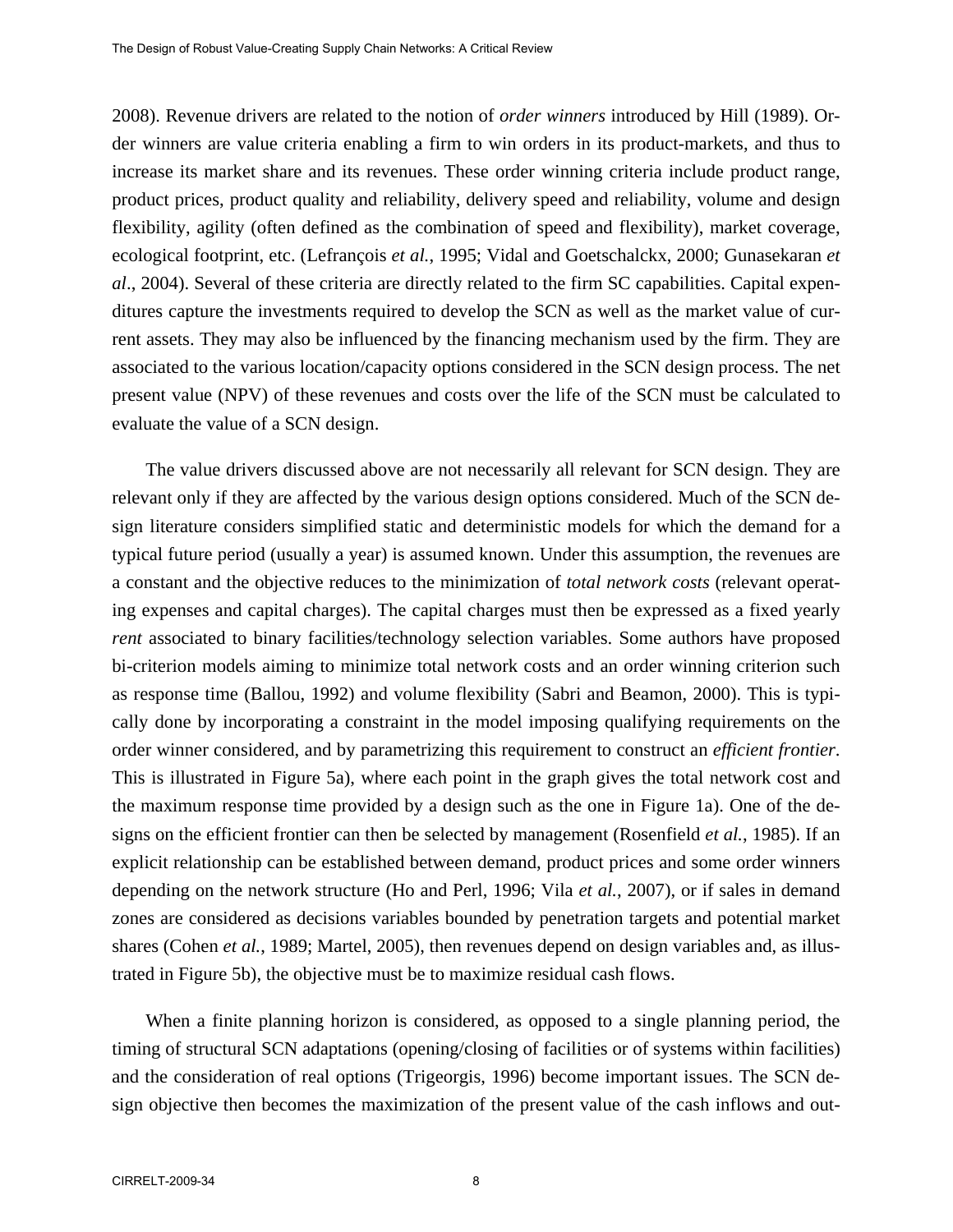flows generated by the SCN during the planning horizon, and of the *residual value* of the SCN assets at the end of the horizon, i.e. of the RCF generated by the SCN assets after the planning horizon. Clearly, for any realistic planning horizon, these cash flows and residual values are not known with certainty at the time when SCN design decisions are made.



**Figure 5- Static Design Tradeoffs for a Domestic Supply Chain Network** 

Static financial or operational performance indicators such as EVA, ROCE, assets turnover, resource utilization rates, market shares, service levels, etc. are easy to compute from historical data when looking at the past, but they are not of much use when looking at the future. Since future RCF values are uncertain, the measures employed to evaluate future SCN performances depend on the approach used to model uncertainty. They normally involve a measure of central tendency, such as the expected value, and measures of dispersion, such as the variance or the maximum regret. The way in which these measures are combined to arrive at a global strategic valuation measure (or *return* measure) depends on the way uncertainty is modeled and also on the *attitude toward risk* of the decision-maker. A risk *neutral* decision-maker would base his decisions purely on a central tendency measure, but when considering strategic issues such as SCN design, most decision-makers are risk *averse*. Two types of aversion to risk must also be distinguished in SCN design, namely aversion to RCF variability and aversion to high-impact catastrophic events. Some authors have also advocated the elaboration of an efficient value-risk frontier, by incorporating maximum risk constraints in their model (Hodder and Jucker, 1985; Eppen *et al.*, 1989). Note that instead of trying to elaborate an adequate combined return measure, a multi-criteria decision approach may be used.

Several authors have proposed SCN performance measures or attributes to value sustainable returns in a perturbed business environment. These include downside risk (Eppen *et al.*, 1989), which is commonly used in finance to assess the risk of potential investments, operational flexi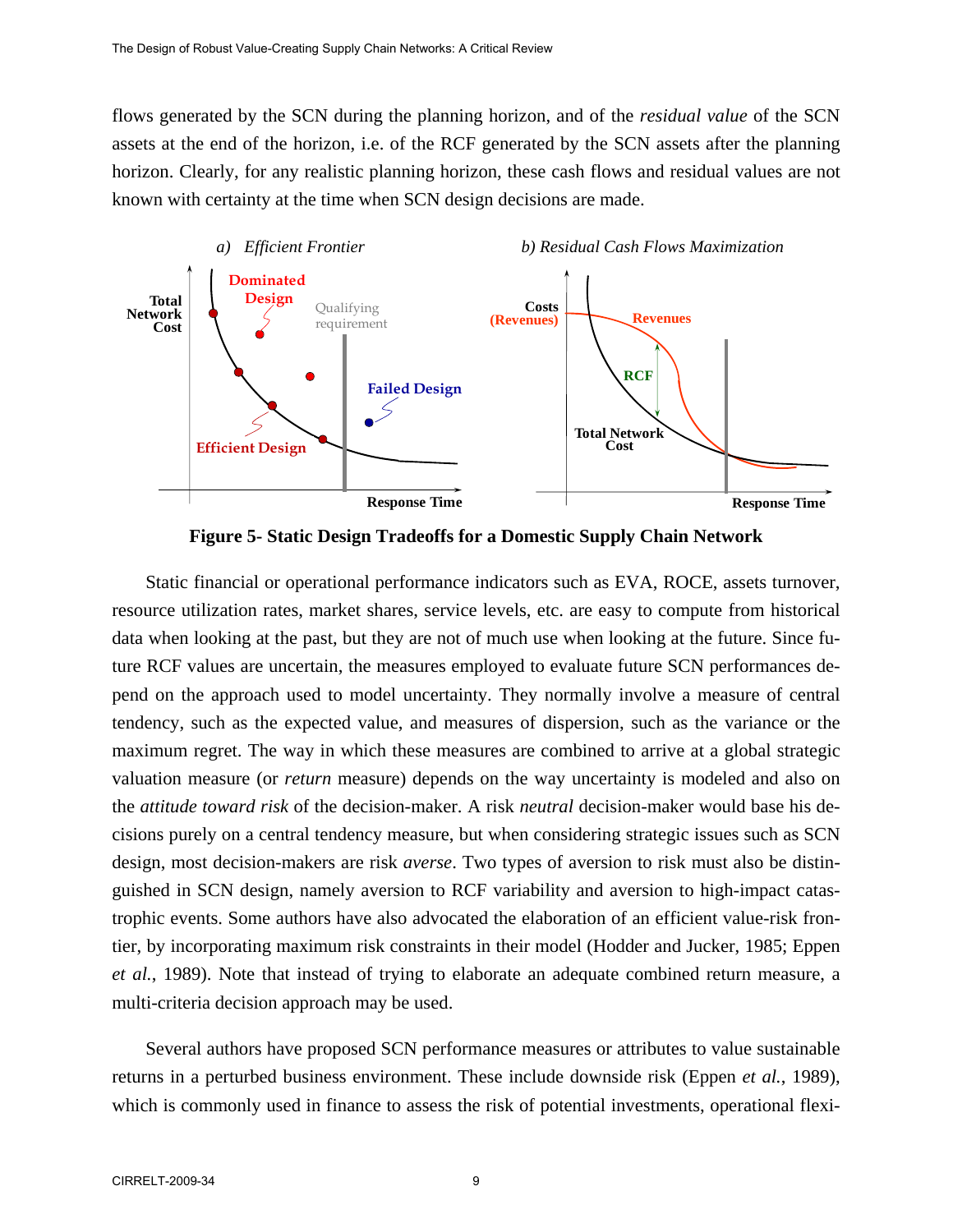bility (Dornier *et al*., 1998), agility (Lee, 2004), reliability (Vidal and Goetschalckx, 2000; Snyder and Daskin, 2005; Berman *et al*., 2007), robustness (Snyder and Daskin, 2006; Kouvelis and Yu, 1997; Dong, 2006), responsiveness (Bertrand, 2003; Graves and Willems, 2003) and resilience (Sheffi, 2005). There is a considerable overlap in these concepts, and the notions of *robustness, responsiveness* and *resilience* are sufficient to consider all the nuances they bring. Intuitively, robustness is the quality of a SCN to remain effective for all plausible futures, responsiveness is the capability of a SCN to respond positively to variations in business conditions, and resilience is the capability of a SCN to avoid disruptions or quickly recover from failures. These three concepts are discussed in detail in what follows.

It is clear that the performance of a firm depends on its SCN design strategy: an adequate capacity deployment (network structure) provides valuable order winners and lowers costs; appropriate responsiveness and resilience strategies maintain value creation under uncertainty. So, the challenge is to design SCN that are capable of providing sustainable shareholder value for any plausible future business environment, i.e. to design robust value-creating SCN. Therefore, the approach used to analyse SC vulnerabilities, and to model SCN structures, future business uncertainties and SCN responsiveness/resilience strategies is crucial. To the best of our knowledge, no comprehensive SCN design approach considering all these issues has been proposed in the literature. This paper charts directions for the development of a comprehensive SCN design approach through a representative review of the relevant literature. Although much of our discussion is cast in a business context, it is also directly relevant for non-business SCN such as military (Girard *et al*., 2008) or emergency relief (Tovia, 2007) logistics networks.

## **3 Deterministic SCN Design Models**

Facility location models (Daskin, 1995; Drezner, 1995; Sule, 2001; Drezner and Hamacher, 2002; Daskin *et al.*, 2003; Revelle and Eiselt, 2005), and in particular *discrete* facility location models (Mirchandani and Francis, 1990), can be considered as the foundation of SCN design models. They deal with the location of facilities in some given geographical area. Basic facility location problems (FLP) consider a single product and a single production/distribution echelon with uncapacitated (UFLP) or capacitated (CFLP) facilities. Their original formulation goes back to Balinski (1961) and are still being studied (Revelle *et al.*, 2008). In the CFLP, demand can be supplied from more than one source. When it is required that each demand zone is supplied from a single source (CFLPSS), the problem is much more difficult to solve. In fact, the generalized assignment sub-problem obtained for a given set of facilities is NP-hard (Fisher, 1986). Kaufman *et al*. (1977) studied an extended version of the UFLP incorporating a production and a distribution echelons. Several authors also studied multi-product extensions of the one or two echelon CFLP and CFLPSS. Geoffrion and Graves (1974) proposed a Benders decomposition approach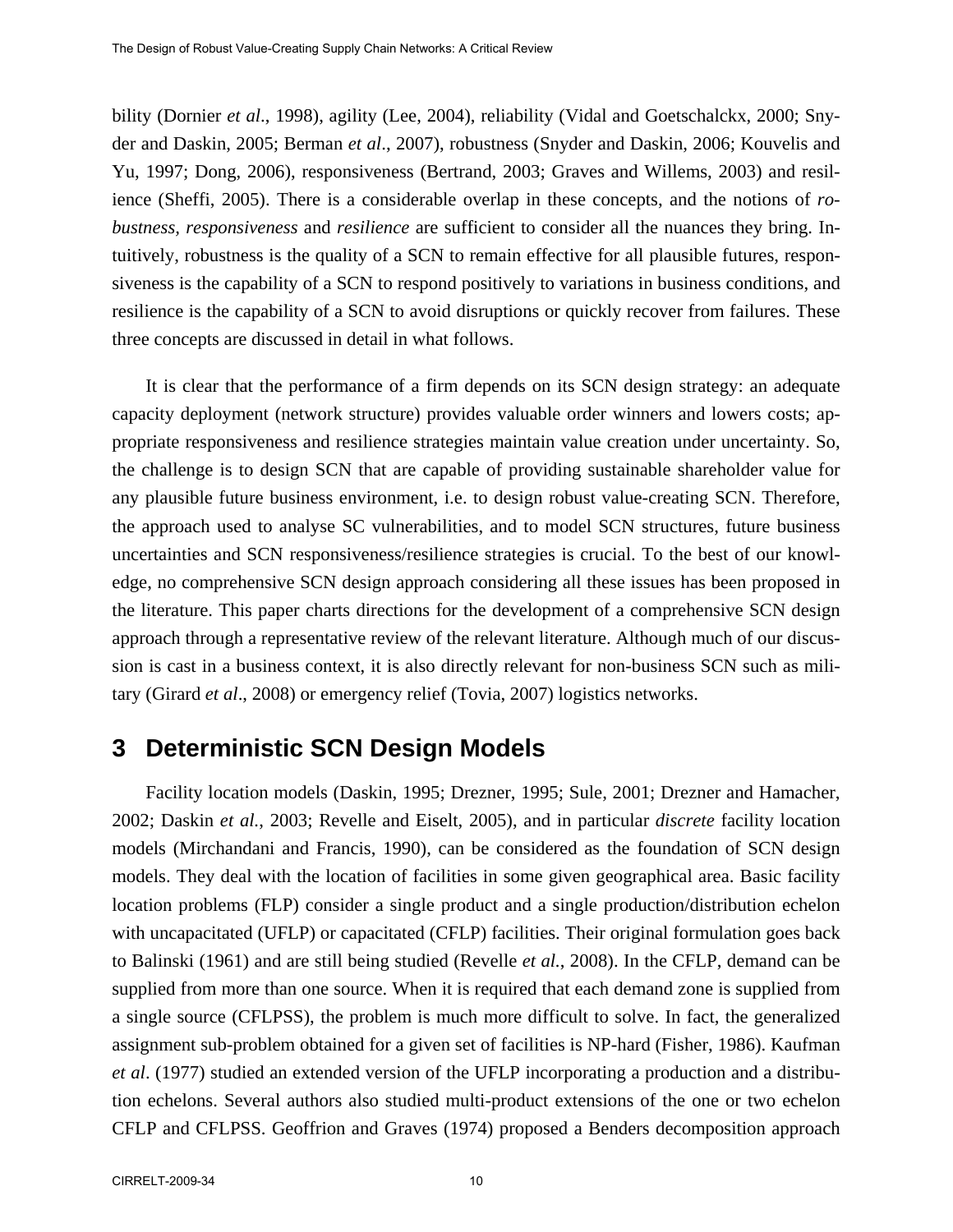to solve a path-based formulation of a multicommodity CFLPSS, with fixed production facilities and location-allocation decisions for the distribution echelon. Hindi and Basta (1994) solved an arc-based formulation of a similar problem with a Branch and Bound algorithm. Hindi *et al*. (1998), Klose (2000) and Pirkul and Jayaraman (1996, 1998) proposed Lagrangian relaxation procedures to solve two-echelon CFLPSS's and CFLP's. Several heuristics were also proposed to solve these problems, based on interchange procedures (Kuehn and Hamburger, 1963; Zhang *et al*., 2005), tabu search (Al-Sultan and Al-Fawzan,1999; Michel and Van Hentenryck, 2004), genetic methods (Kratica *et al*., 2001), randomized rounding (Barahona and Chudak, 2005) and very large-scale neighborhood (VLSN) search (Ahuja *et al*., 2004). Owen and Daskin (1998) and Klose and Drexl (2005) present detailed reviews of the large literature available on these problems.

The static FLP models reviewed in the previous paragraph are based on the following assumptions: i) facilities capacity is predetermined, ii) at most one production stage is considered, iii) nodes and arcs of the network are within the same country, iv) fundamental tradeoffs are between facilities fixed capital/operating charges and variable linear production, warehousing and transportation expenditures, the later being crudely approximated via aggregate flow decisions. Several extensions were proposed to relax these assumptions. They can be classified in two categories: extensions to model SCN design decisions more closely, and extensions to anticipate operating decisions more precisely.

The importance of capacity as a decision variable in location problems was recognized early by Elson (1972). Nonetheless, explicitly integrating capacity decisions as SCN design variables is more recent. Some models consider capacity expansion as a continuous variable (Verter and Dincer, 1995) but, others more realistically consider discrete facility capacity options (Paquet *et al*., 2004; Amiri, 2006) or alternative facility configurations (Amrani *et al.*, 2008). The extended formulations proposed to model multi-stage production-distribution networks are based on the use of aggregate bill-of-material structures (Cohen and Moon, 1990; Arntzen *et al.*, 1995; Paquet *et al.*, 2004; Martel, 2005), or on the use of generic activity graphs with recipes (Brown *et al*., 1987; Dogan and Goetschalckx, 1999; Lakhal *et al.*, 2001; Philpott and Everett, 2001; Vila *et al*., 2006). Extensions covering product development and recycling (Fandel and Stammen, 2004), and alternative transportation modes were also considered (Cordeau *et al*., 2006). Some authors have proposed extensions to take into account economies of scale in production/handling (Soland, 1974; Kelly and Khumawala, 1982; Cohen and Moon, 1990), inventory (Martel and Vankatadri, 1999; Martel, 2005; Ballou, 2005) and transportation (Fleischmann, 1993) costs. Finally, several authors have proposed extensions to maximize residual cash flows in an international context (Cohen *et al.*, 1989; Arntzen *et al*., 1995; Vidal and Goetschalckx, 2001; Goetschalckx *et*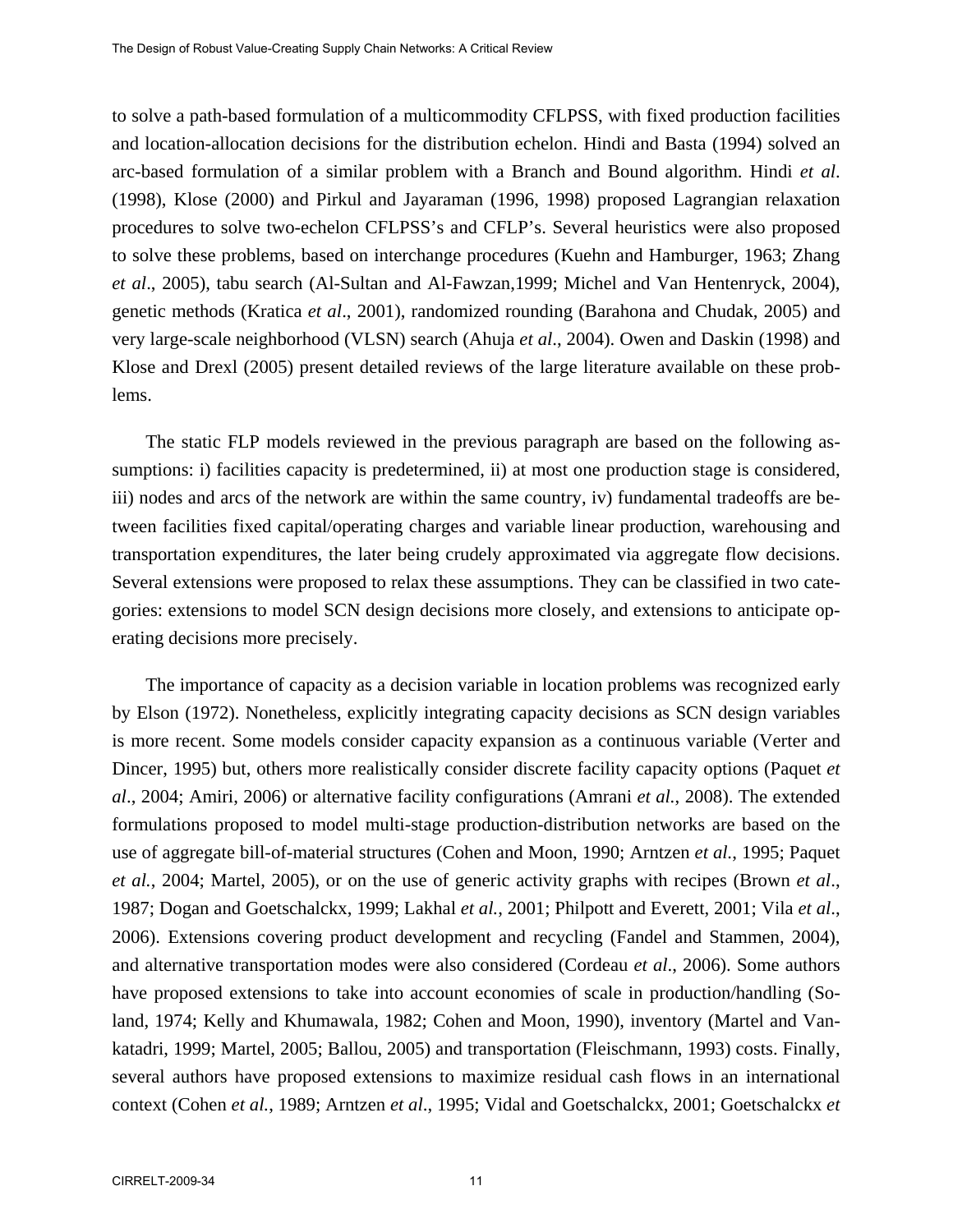*al*., 2002; Bhutta, 2004; Kouvelis *et al.*, 2004; Martel, 2005; Meixell *et al*., 2005). The staticdeterministic SCN models proposed by Arntzen *et al*. (1995), Fandel and Stammen (2004), Martel (2005), Cordeau *et al*. (2006) and Vila *et al*. (2006) are among the most comprehensive presented to date.

In the last few years major efforts have been devoted to the development of location models with a much more detailed anticipation of network users' transportation and inventory management decisions. Shen (2007) has reviewed *integrated* location-routing, location-inventory and location-routing-inventory models. The first classification of location-routing problems is found in Laporte (1988). Several papers have studied different aspects of this problem (Nagy and Salhi, 1996; Prins *et al*., 2007; Berger *et al*., 2007). A comprehensive review of location-routing models and of their applications can be found in Nagy and Salhi (2007). Other contributions have considered the risk pooling effects of network cycle and safety stocks in location-inventory models (Ho and Perl, 1996; Daskin *et al*., 2002; Shen *et al*., 2003; Ambrosino and Scutella, 2005; Shen, 2007). Recently, Romeijn *et al*. (2007) has integrated inventory and transportations decisions into a two echelon SCN design model. Sabri and Beamon (2000) also proposed an integrated approach to take strategic and operational planning decisions into account.

Several deterministic multi-period SCN design models were also proposed in the literature. Some of these models are static, in that they involve design decisions only at the beginning of the planning horizon, but they use several planning periods to anticipate more closely operational decisions (Cohen *et al*., 1989; Arntzen *et al*., 1995; Dogan and Goetschalckx, 1999; Martel, 2005; Vila *et al*., 2006). Some dynamic models allowing the revision of design decisions (number, location, technology and capacity of facilities; sourcing and marketing policies) at the beginning of each planning period were also proposed. Dynamic location problems were studied by Erlenkotter (1981), Shulman (1991) and Daskin *et al*. (1992). Capacity expansion problems are by definition multi-period (Julka *et al*., 2007). Dynamic SCN design models were proposed by Bhutta *et al*. (2003), Melo *et al*. (2005) and Paquet *et al*. (2008).

Several particular exact and heuristic methods were proposed to solve basic locationallocation problems. Decomposition methods have been proposed to solve more elaborated SCN design models (Geoffrion and Graves, 1974; Dogan and Goetschalckx, 1999; Paquet *et al.*, 2004, Cordeau *et al*., 2006). Others have proposed to include valid inequalities in their model (Dogan and Goetschalckx, 1999; Paquet *et al.*, 2004). In our opinion, most static deterministic SCN design models can now be solved efficiently with the recent versions of commercial solvers such as CPLEX and Xpress-MP. Melo *et al.* (2009) provide a recent review of the literature on the various extensions of location models discussed in this section.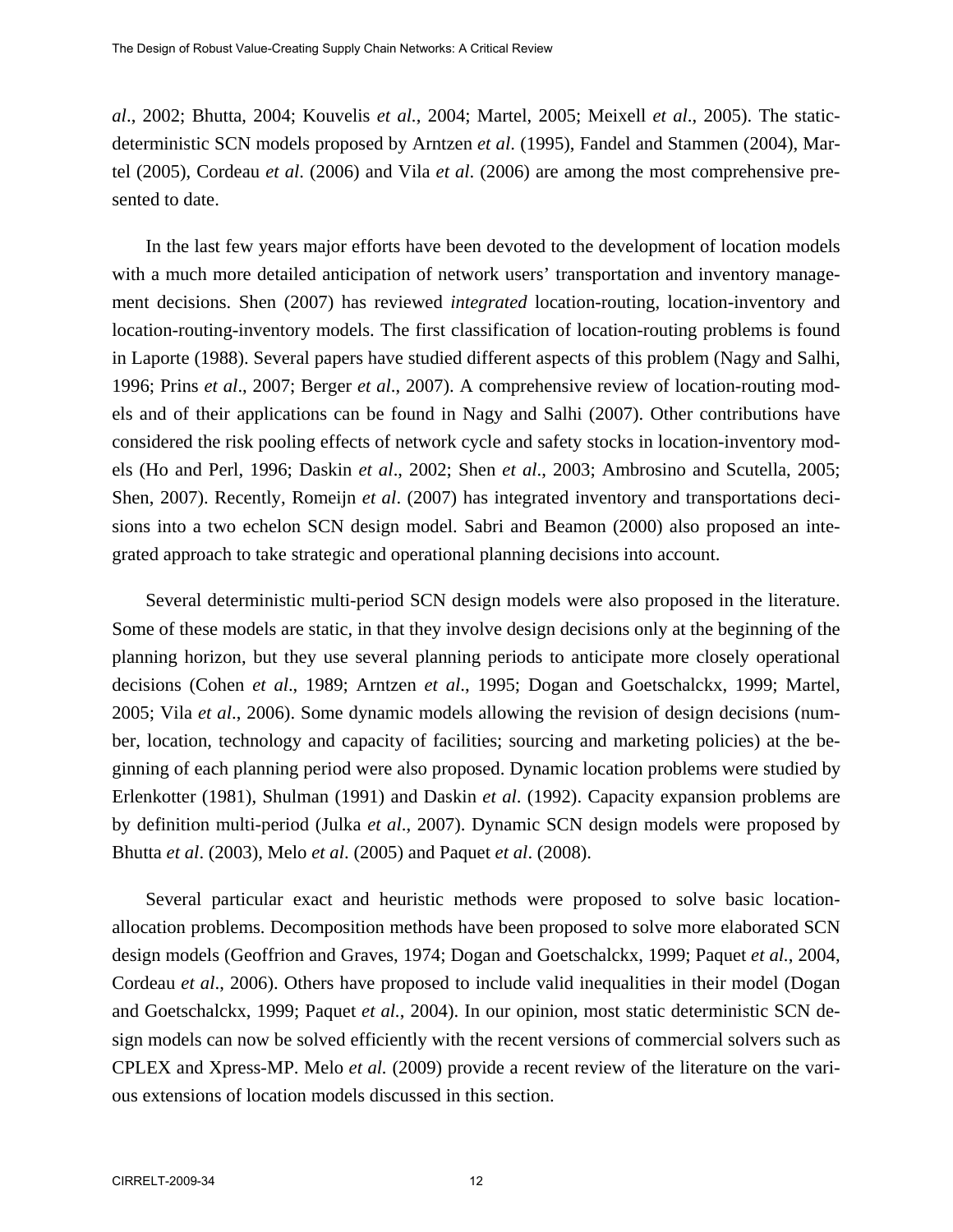### **4 SCN Design Models under Uncertainty**

The deterministic models discussed in the previous section provide a solid foundation for SCN design. Nonetheless, any design obtained based on these models has no guarantee of performance for any plausible futures. These models do not handle uncertainties and information imperfections about expected plausible future business environments. So, uncertainty modeling becomes an important challenge for more realistic SCN design. Uncertainty has different meaning and implications in a number of different fields. We therefore start this section with a relatively general discussion on various approaches used to model uncertainty. Then, we address SCN design models under different types of uncertainty.

The distinction between *uncertainty*, *risk* and *certainty* is an old issue of crucial importance (Knight, 1921). Rosenhead *et al*. (1972) proposed to distinguish between decision-making under certainty, risk and uncertainty. This characterization was subsequently adopted by several authors (Kouvelis and Yu, 1997; Snyder, 2006). According to these authors, certainty corresponds to the case where no element of chance intervenes between decisions and outcomes. Risky situations are those where the link between decisions and outcomes is governed by probability distributions. Uncertainty describes situations where it is impossible to attribute probabilities to the possible outcomes of a decision. This distinction between risk and uncertainty is however not universally accepted. In classical risk management, risk refers to the product of the probability and the severity of extreme events (Haimes, 2004; Grossi and Kunreuther, 2005), and probabilities are not the only way to model the likelihood of possible future events. Fuzzy sets (Zadeh, 1965), possibilities (Zadeh, 1978), belief functions (Shafer, 1990), rough sets (Pawlak, 1991) are example of other uncertainty modelling paradigms. Therefore, we suggest characterizing decision-making situations based on the quality of the information available: decisions are made under *certainty* when perfect information is available and under *uncertainty* when one has only partial (or imperfect) information (French, 1995; Zimmermann, 2000; Roy, 2005; Stewart, 2005). The term *uncertain* under this paradigm is value neutral, i.e. it includes the chance of gain and, conversely, the chance of damage or loss. As explained by Stewart (2005), uncertainty leads to *risk* and this term refers to the possibility that undesirable outcomes could occur. The risk increases as the likelihood and the negative impact of possible outcomes increases, as illustrated by Normann's risk matrix in Figure 4.

Under uncertainty, different quality of information may be available. The worst case is *total uncertainty* or complete ignorance. Three types of uncertainties may be distinguished when partial information is available: randomness, hazard, and deep uncertainty. *Randomness* is characterized by random variables related to business-as-usual operations, *hazard* by low-probability high-impact unusual events, and *deep uncertainty* (Lempert *et al*., 2006) by the lack of any in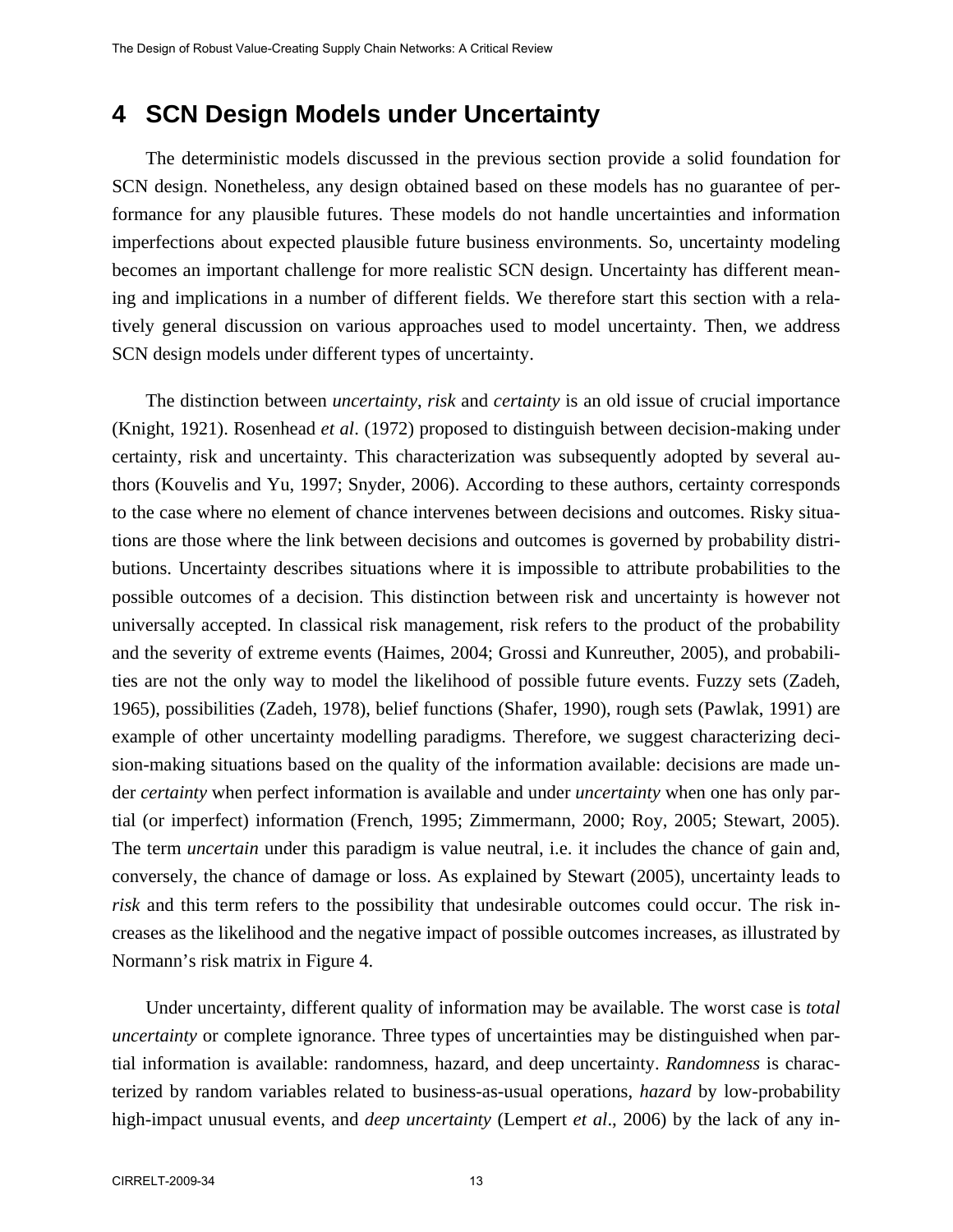formation to asses the likelihood of plausible future extreme events. For hazards, as indicated previously, it may be very difficult to obtain sufficient data to assess objective probabilities and subjective probabilities must often be used. Note that although these definitions of randomness and hazard are based on probabilistic notions, other formalisms such as fuzzy sets, possibilities or rough sets could be used to model outcome likelihood. However, since most of the literature on non-deterministic SCN models and on risk assessment is based on a probabilistic approach, we will pursue our discussion using a probabilistic language.

#### *4.1 Randomness*

Under randomness, some of the SCN design model parameters (demands, prices, exchange rates, raw material/energy costs…) are considered as random variables with known probability distributions. The joint-events associated to the possible values of the random variables can be considered as plausible future scenarios, and each of these scenarios has a probability of occurrence. One approach often used to deal with these problems is to elaborate an "average scenario", and then solve the resulting deterministic model. It is known though that the solution thus obtained is not necessarily optimal. Moreover, such solutions may be very bad or even unfeasible under specific scenarios (Sen and Higle, 1999). An alternative is to solve the resulting deterministic model for a subset of representative scenarios, and to evaluate the designs obtained using Monte Carlo sensitivity analysis (Saltelli *et al*., 2004; Ridlehoover, 2004). The difficulty with this approach is to determine which among the solutions found is the best. A method to select a solution is presented in Lowe *et al*. (2002): they propose a screening procedure using a number of filtering criteria such as Pareto optimality, mean-variance efficiency and stochastic dominance. Good examples of how this approach works are found in Körksalan and Süral (1999), Mohamed (1999) and Vidal and Goetschalckx (2000). This is a reactive solution approach because random variables are only considered during the *a posteriori* evaluation step. To consider the random variables explicitly in the SCN design model, a proactive stochastic programming (Birge and Louveaux, 1997; Ruszczynski and Shapiro, 2003, Shapiro, 2007) approach must be used.

Most of the static deterministic models reviewed previously can be transformed into twostage stochastic programs with recourse relatively easily (Santoso *et al*., 2005). The models thus obtained typically consider that the design variables must be implemented before (first stage variables) the outcome of the random variables is observed, but that the network usage variables (second stage variables) provide the *recourses* necessary to make sure that the design obtained is feasible. The objective is to optimize the expected value of the design and recourse decisions. These models can also be extended to consider risk aversion through the use of risk measures such as mean-variance functions and conditional value at risk functions (Mulvey *et al*., 1995;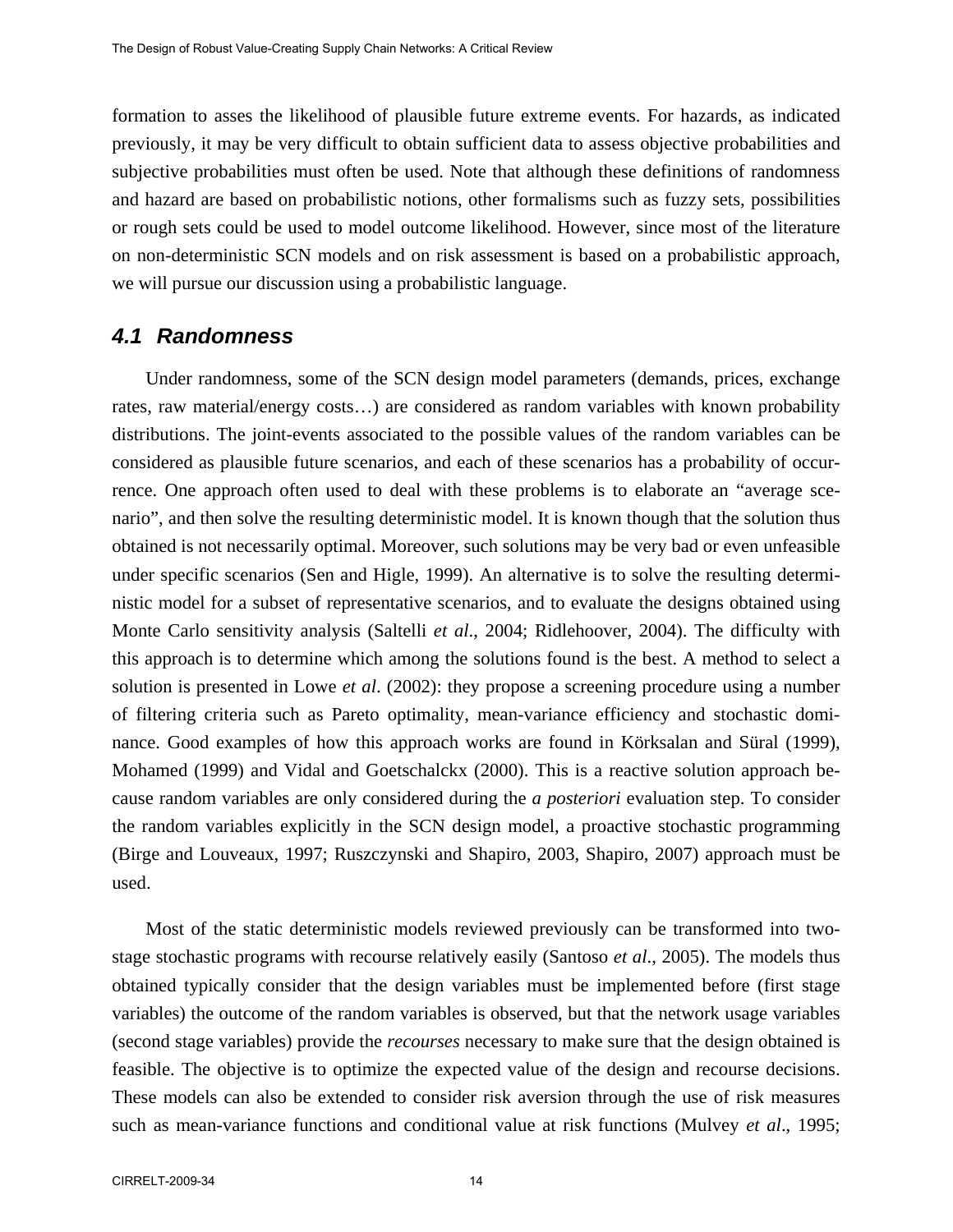Shapiro, 2007). Dynamic problems can also be modeled using multi-stage stochastic programs. A major difficulty of the stochastic programming approach is to deal with the possibly infinite number of possible scenarios. A random sample of scenarios selected with Monte Carlo methods may be used to overcome this difficulty (Shapiro, 2003). Scenario generation techniques were also proposed for multi-stage programs (Ducapova *et al.*, 2000; Hoyland and Wallace, 2001).

Stochastic location models were proposed by Birge and Louveaux (1997) and Snyder and Daskin (2006). A comprehensive review of simple location models under uncertainty is found in Snyder (2006). Fine and Freund (1990) developed a stochastic program for capacity planning. A review of recent relevant developments in the capacity management literature is found in Van Mieghem (2003). Two-stage stochastic SCN design models were proposed by Tsiakis *et al*. (2001), Santoso *et al*. (2005), Vila *et al*. (2007, 2008) and Azaron *et al.* (2008). Some models incorporating mean-variance objective functions to measure design robustness were also elaborated (Hodder and Jucker, 1985). Following the pioneering work of Pomper (1976), some authors have also proposed multi-stage SCN design models (Eppen *et al*., 1989; Huchzermeier and Cohen, 1996; Ahmed and Sahinidis, 2003).

### *4.2 Hazard*

High-impact extreme events should not be treated the same way as low-impact business-asusual events. Moreover, identifying potential threats and assessing their risk are very challenging undertakings. Catastrophe models have been used to estimate the location, severity and frequency of potential future natural disasters (Grossi and Kunreuther, 2005). They are usually based on a catastrophe arrival process, and they provide tradeoffs between economic loss (a severity evaluation measure) and the probability that a certain level of loss will be exceeded on an annual basis (Haimes, 2004; Grossi and Kunreuther, 2005; Banks, 2006). This type of assessment is practical for the insurance industry, but it is not adequate for SCN design; considering each type of hazard separately is too cumbersome, and economic loss is not an adequate severity measure because it is not directly related to design variables. The first difficulty can be avoided by using multi-hazards, i.e. aggregate extreme events incorporating all types of recurrent natural, accidental and wilful hazards (Gogu *et al*. 2005; Scawthorn *et al.*, 2006). However, adequate severity measures for SCN design would have to be related to key design variables/parameters such as facility/supplier capacity and customer demand. Qualitative SC disruptions risk identification and assessment approaches are proposed by Kleindorfer and Saad (2005) and Manuj and Mentzer (2008).

The relative importance of extreme events versus business-as-usual events is related to the issue of the aversion of decision-makers to extreme events. Models using expected value objec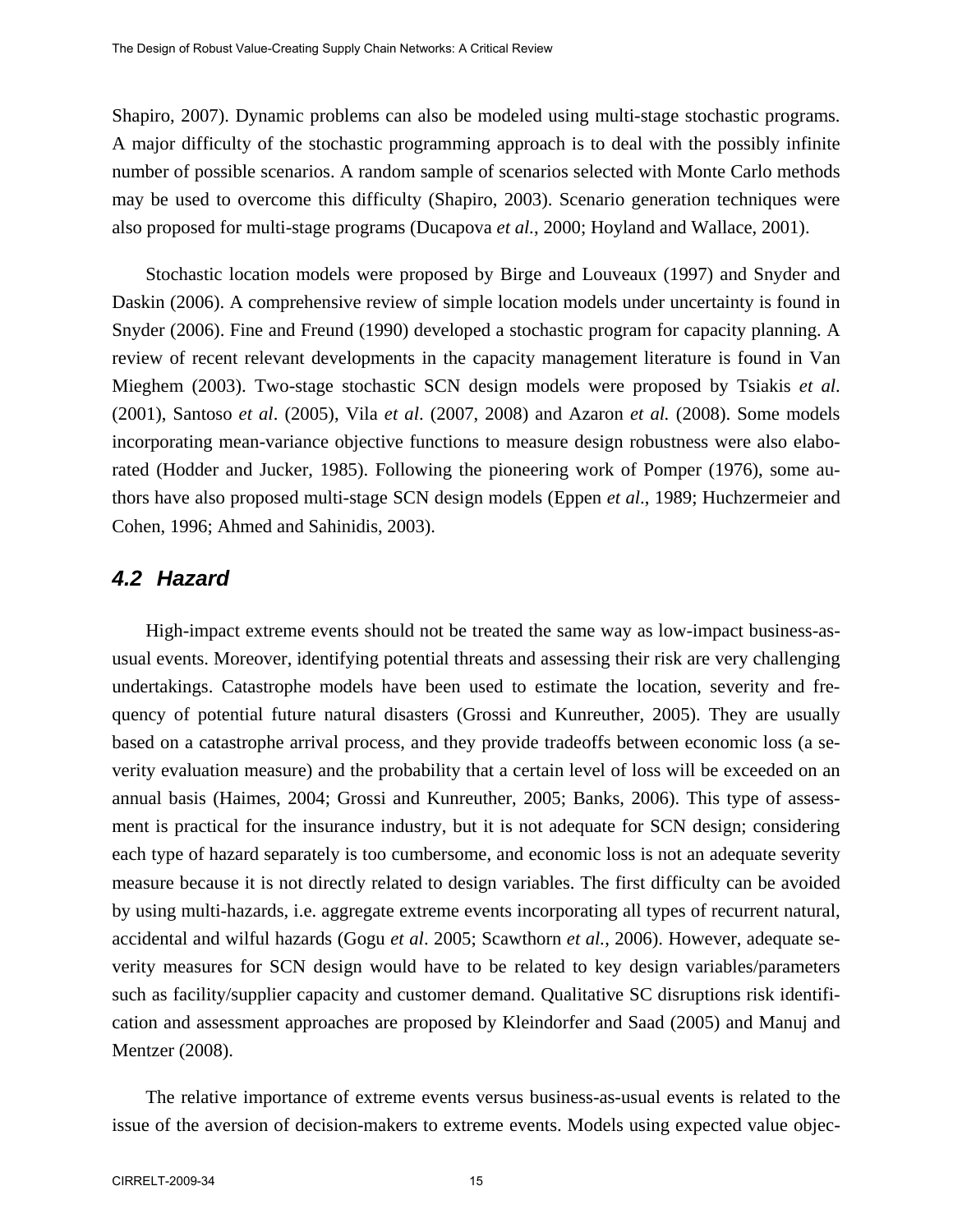tive functions completely miss this important problem dimension, because they give the same weight to these two types of events. A multi-objective partitioning approach was proposed by Haimes (2004) to avoid this pitfall. It uses a set of conditional expected value assessment functions taking the impact of various types of events into account. Despite the fact that the importance of extreme events in SCN design is now well documented (Helferich and Cook, 2002; Christopher and Lee, 2004; Sheffi, 2005; Craighead *et al*., 2007), to the best of our knowledge, no formal SCN design models currently take hazards into account.

### *4.3 Deep Uncertainty*

It is possible to elaborate plausible future scenarios under deep uncertainty. However, the information available is not sufficient to estimate an objective or subjective probability for these scenarios. There is a large literature on the elaboration of narrative scenarios to support strategic decision-making (Godet, 2001; Van der Heijden, 2005). Lempert *et al.* (2006) suggests the use of narrative scenarios in deep uncertainty situations and shows how to use these scenarios to enhance solution robustness. Scenarios can be elaborated through structured brainstorming sessions and/or expert interviews related to SCN opportunities and threats. Qualitative forecasting approaches, such as the Delphi method, can be used to support the process (Boasson, 2005). Some companies, such as Shell, push this approach very far: they produce and regularly revise scenarios of what the world might look like over the next twenty years (Shell, 2005). This approach can be used to produce likely scenarios, but also to imagine "worst case" scenarios.

Narrative scenarios can be streamlined to obtain quantitative scenarios about the business future. When this is done, robust optimization methods (Mulvey *et al*., 1995; Kouvelis and Yu, 1997) can be used to find adequate SCN designs. The robust optimization approach proposed by Mulvey *et al*. (1995) can be seen as an extension of stochastic programming, but it can be used with a min-max regret criterion, which would be done in the case of deep uncertainty. With the approach proposed by Kouvelis and Yu (1997), the most common robustness criteria used are the minimization of the maximum cost and the minimization of the maximum regret across all possible scenarios. Robust optimization has been applied to different versions of the facility location problem under uncertainty (Gutierrez *et al.*, 1996; Kouvelis and Yu, 1997; Yu and Li, 2000; Snyder and Daskin, 2006), as well as to capacity expansion problems (Bok *et al.*, 1998).

To conclude this discussion of non-deterministic models, note that fuzzy sets were used by some authors to model site selection problems (Sule, 2001; Kahraman *et al*., 2003) and SCN design problems (Chen and Lee, 2006). A few papers based on the possibility approach were also published on SC problems (Wang and Shu, 2007; Torabi and Hassini, 2008). A relevant review of uncertainty models is found in Matos (2007). It should also be noted that all the location and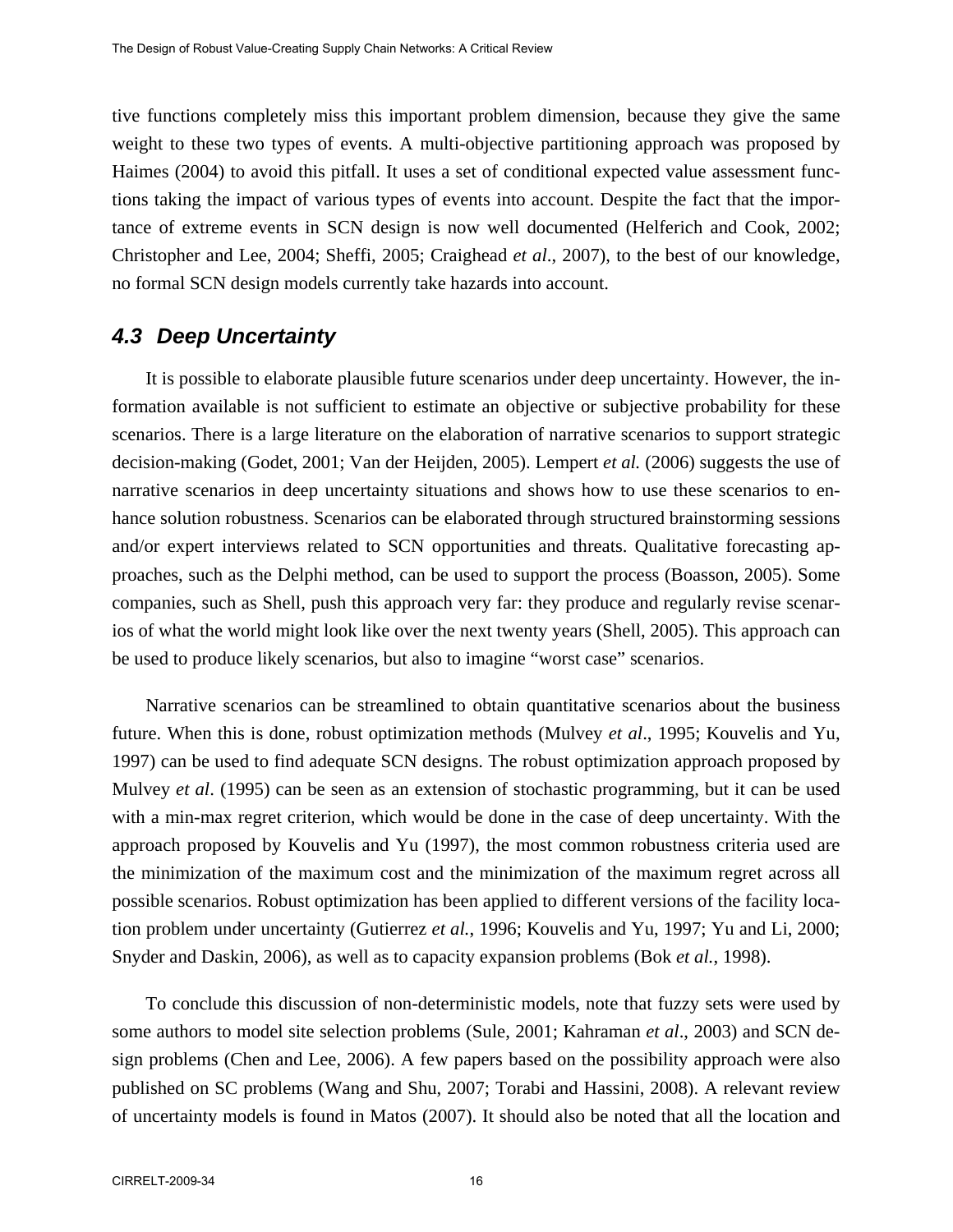SCN design papers reviewed in this section assume that the SC modelled is either in a randomness context or a deep uncertainty context. In real life, elements of plausible future business environments can fall under any of the three types of uncertainties discussed, namely: randomness, hazard and deep uncertainty. To the best of our knowledge, no comprehensive SCN design approach, dealing with all uncertainty types, has been proposed to date.

## **5 Fostering Robustness in SCN Design**

### *5.1 Robustness*

The concept of *robustness* has raised a lot of discussion in the literature on decision-making under uncertainty. Roy (2002) suggested that the term *robust* can have different meanings depending on the decision-making context considered. A first distinction needs to be made between model robustness (Mulvey *et al*., 1995; Vincke, 1999), algorithm robustness (Sorensen, 2004) and solution (or decision) robustness (Rosenhead *et al*., 1972; Mulvey *et al*., 1995; Kouvelis and Yu, 1997; Wong and Rosenhead, 2000; Roy, 2002; Hites *et al.*, 2006). In our case, we are clearly concerned with solution robustness, or more specifically SCN design robustness. Rosenhead *et al*. (1972) and Wong and Rosenhead, (2000) state that robustness is a measure of the useful flexibility maintained by a decision so as to leave many options for the choices to be made in the future, which is representative of the generic definitions found in the literature. It is interesting to note that robustness is associated with the notion of solution flexibility, which is congruent with the recent emphasis on flexibility and agility in the SC literature (Bertrand, 2003; Lee, 2004). Several authors have discussed robustness in a supply chain context (Rosenblatt and Lee, 1987; Gutierrez *et al*., 1996; Mo and Harrison, 2005; Sheffi, 2005; Dong, 2006; Snyder and Daskin, 2006). They define robustness as the extent to which the SCN is able to carry its functions for a variety of plausible future scenarios.

Linking these definitions to our previous discussion on the evaluation of supply chain performances, it can be stated that a SCN design is robust, for the planning horizon considered, if it is capable of providing sustainable value creation under all plausible future scenarios (normal business conditions as well as major disruptions). To evaluate the sustainability of a design, one must work with the discounted sum of the residual cash flows generated over a multi-period planning horizon, and take the three types of uncertainties identified into account. When considering a set of plausible future scenarios, resulting partly from the random, hazard and deeply uncertain environmental elements considered, the revenues and costs of all the operational and contingency actions required to satisfy customers demands with a given network design must be evaluated. One necessarily selects a robust design, under randomness and hazards, by maximizing the expected value of these discounted cash flows. This is the approach taken by stochastic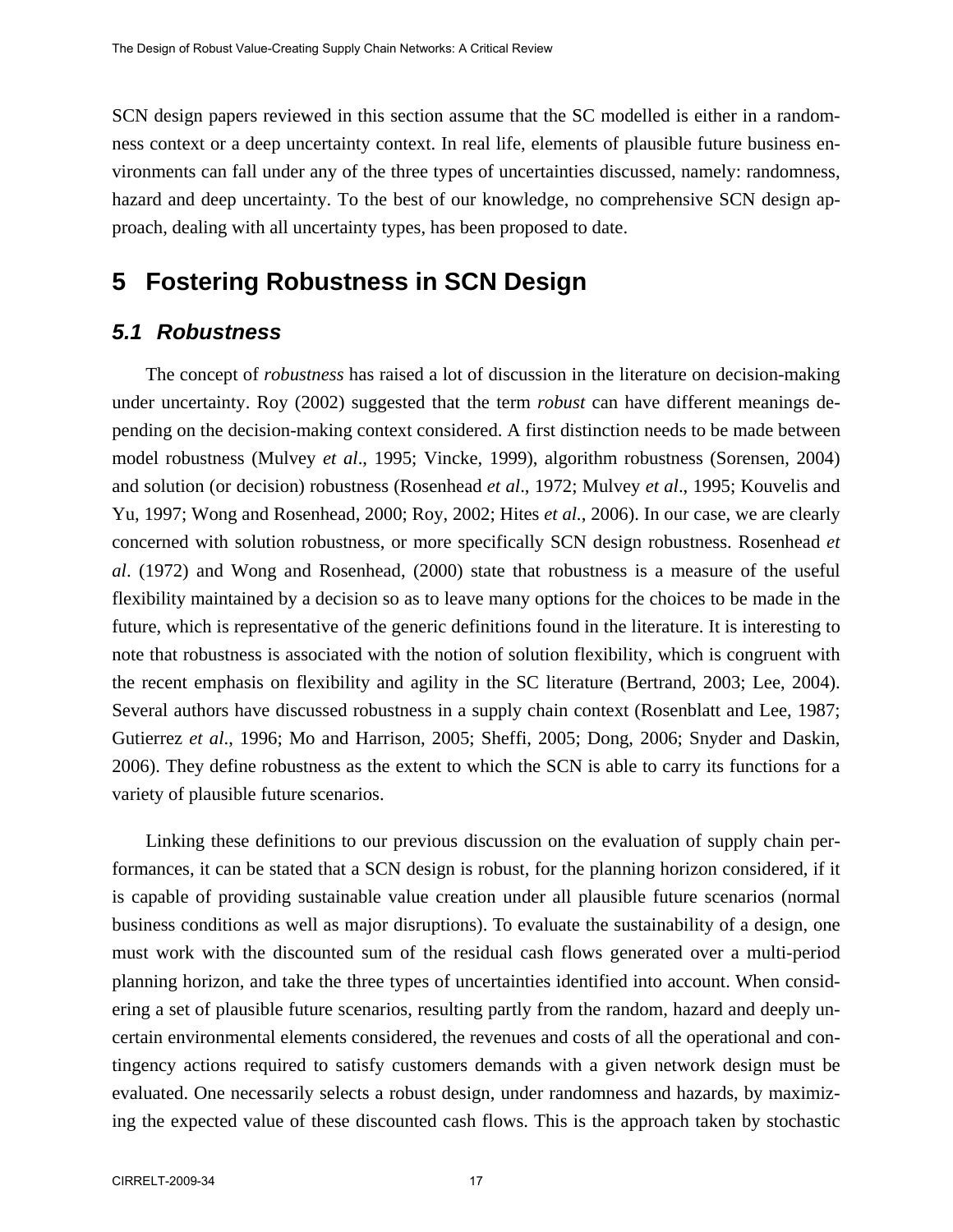programming through the modelling of recourses. To take aversion to value variability into account, one must use risk measures such as mean-variance or conditional value at risk functions (Mulvey *et al*., 1995; Shapiro, 2007) instead of expected value. If scenario probabilities are not available (deep uncertainty) a robust optimization model can be used (Kouvelis and Yu, 1997). If probabilistic and non-probabilistic scenarios are considered, which is desirable in most practical situations, then the scenario set must be partitioned accordingly and, as suggested by Haimes (2004), a multi-criteria approach based on conditional expectations and min-max regrets could be used. Hites *et al.* (2006) introduced a multicriteria evaluation of robustness. Some authors have also suggested incorporating a regret constraint (*p*-robustness) in their model (Snyder and Daskin, 2006). This partitioning approach can also be used to take aversion to extreme events into account. Currently, no model available in the literature considers all these robustness criteria.

Our previous discussion provides means to evaluate the robustness of a SCN design. But, what kind of SCN structure is likely to be robust? More specifically, what kind of risk mitigation constructs should be incorporated in our optimization models to obtain robust SCN designs? To answer these questions we look more closely at the notions of SCN responsiveness and resilience. At the operational level, short-term mitigation actions are required to deal with the variability of low-impact, as well as high-impact, business events: these are the domain of responsiveness policies. However, to deal with network threat situations, mitigation postures related to the SCN structure, but going beyond the standard design decisions discussed previously, are required: these are the domain of resilience strategies. Currently, most supply networks are incapable of coping with emergencies (Lee, 2004). According to Chopra and Sodhi (2004) most companies develop plans to protect against recurrent low-impact events, but they neglect high-impact low-likelihood disruptions.

#### *5.2 Responsiveness*

Usually, responsiveness policies aim at providing an adequate response to short-term variations in supply, capacity and demand. They provide a hedge against randomness and hazards to increase the SCN expected value. For a given network structure, these policies shape the means that can be used to satisfy demands from internal resources and with preselected external providers. Responsiveness policies are typically associated to resource flexibility mechanism, such as capacity buffers (Sabri and Beamon, 2000 and Chopra and Sodhi, 2004), production shifting (Graves and Tomlin, 2003), overtime and subcontracting (Bertrand, 2003); safety stock pooling and placement strategies (Graves and Willems, 2003); flexible sourcing contracts (Kouvelis, 1998; Semchi-Levi *et al*., 2002; Lee, 2004; Sheffi, 2005; Tomlin, 2006); and shortage response actions, such as product substitution, lateral transfers, drawing products from insurance invento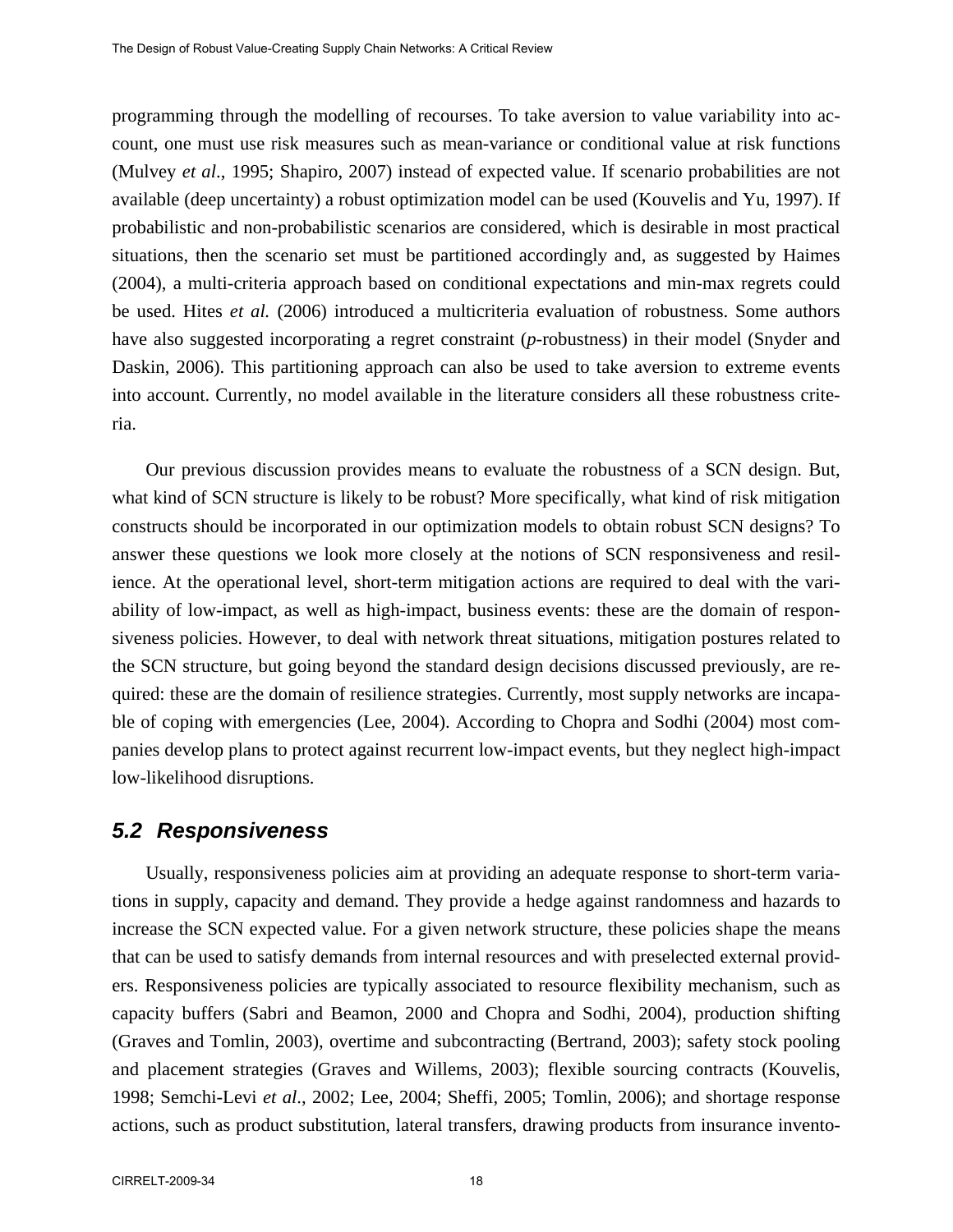ries, buying products from competitors, rerouting shipments or delaying shipments (Shen *et al*., 2003; Gunasekaran *et al*., 2004; Tomlin, 2006; Tang and Tomlin, 2008). SCN design models usually assume that responsiveness policies are elaborated beforehand. When using stochastic programming, these policies are reflected in the recourse anticipation structure of the model. For example, if lateral transfers are permitted, then second stage flow variables between productiondistribution centers would be defined; if overtime is permitted within certain bounds, then recourse variables and constraints would be added to reflect this policy; if dual sourcing is permitted then flow variables from suppliers would be defined accordingly.

#### *5.3 Resilience*

Resilience is directly related to the SCN structure and resources, and hence to first-stage design variables. It can be seen as a strategic posture of deployed resources (facilities, systems capacity and inventories), suppliers and product-markets, as a physical insurance against SC risk exposure, providing the means to avoid disruptions as much as possible, as well as the means to bounce back quickly when hit. More general discussions of enterprise resilience are found in Van Opstal (2007) and on the Web site of the Center for Resilience<sup>7</sup> who defines resilience as "the capacity of a system to survive, adapt, and grow in the face of unforeseen changes, even catastrophic incidents". Rice and Caniato (2003), Christopher and Peck (2004) and Sheffi (2005) conclude from empirical studies that business is in need of resilience strategies to deal effectively with unexpected disruptions. The main challenge is to elaborate resilience strategies providing an adequate protection from disruptions without reducing the SCN effectiveness in business-asusual situations.

Resilience strategies aim at obtaining a SCN structure reducing risks and providing capabilities for the efficient implementation of the responsiveness policies previously discussed. This can be done by avoiding or transferring risks (Manuj and Mentzer, 2008), and/or by investing in flexible and redundant network structures (Rice and Caniato, 2003; Sheffi, 2007). Avoidance strategies are used when the risk associated to potential product-markets, suppliers or facility locations is considered unacceptable, due for example to the instability of the associated geographical area. This may involve closing some network facilities, delaying an implementation, or simply not selecting an opportunity. Another way to avoid risks may be through vertical integration, i.e. the internalisation of activities. This may reduce risk through an improved control, but it converts variable costs into fixed costs. This is an incitation to produce internally for low risk product-markets and to outsource production for higher risk product-markets, thus transferring risks to suppliers. These are important tradeoffs that must be captured in SCN design models.

 $\overline{\phantom{a}}$ 

<sup>7</sup> www.resilience.osu.edu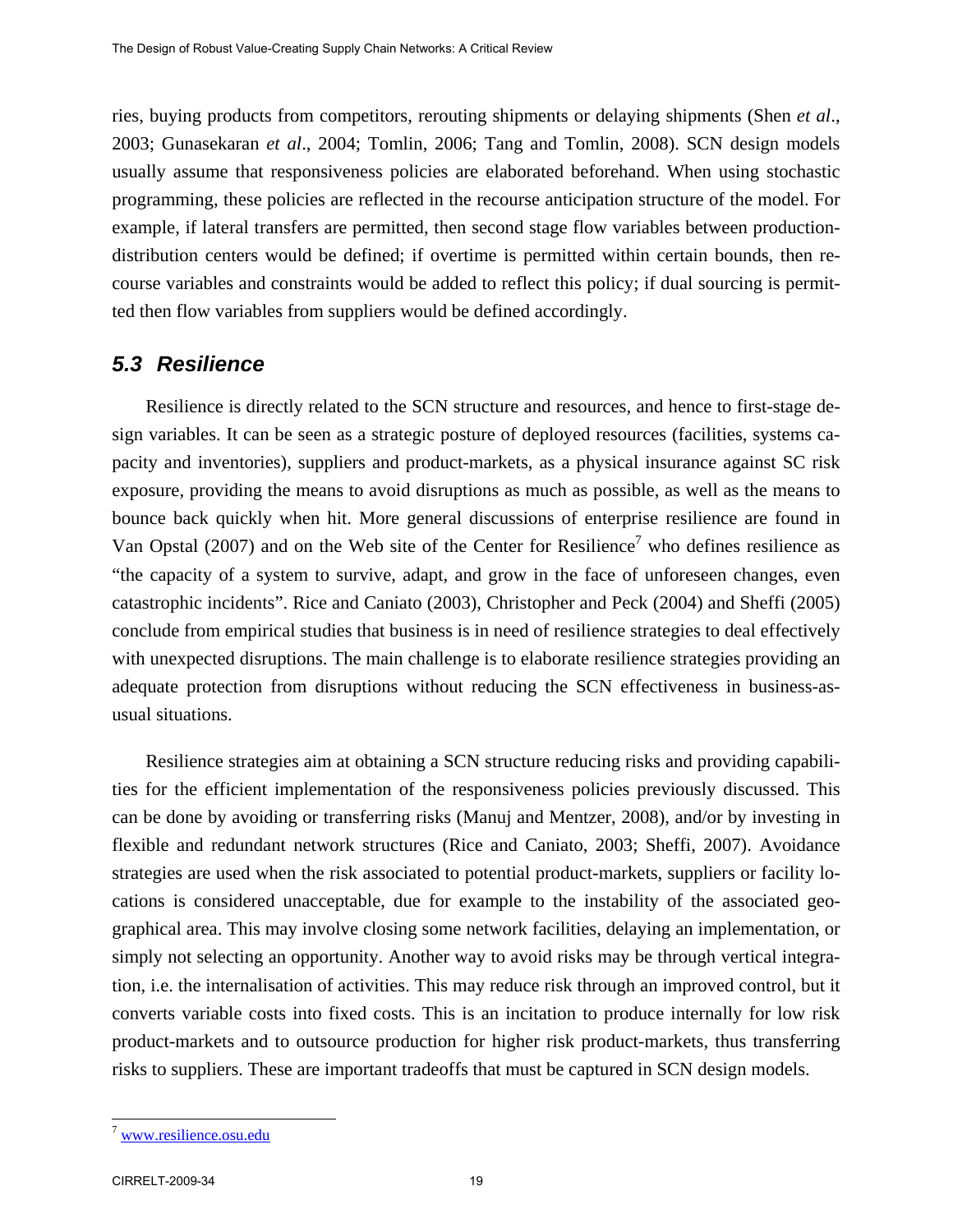Responsiveness capabilities development may be flexibility or redundancy based. Flexibility based capabilities are developed by investing in SCN structures and resources before they are needed. Examples of design decisions providing such capabilities include selecting production/warehousing systems that can support several product types and real-time changes, choosing suppliers that are partially interchangeable, and locating distribution centers to ensure that all customers can be supplied by a back-up center with a reasonable service level if its primary supplier fails. Redundancy based capabilities involve a duplication of network resources in order to continue serving customers while rebuilding after a disruption. An important distinction between flexibility and redundancy based capabilities is that the latter may not be used (Rice and Caniato, 2003). Examples of redundancy based capabilities include insurance capacity, that is maintaining production systems in excess of business-as-usual requirements, and insurance inventory dedicated to serve as buffers in critical situations (Sheffi, 2005). The consideration of such responsiveness capabilities complicates SCN design models considerably. Although a few reliability models for location decisions have investigated these concepts (Snyder *et al*., 2006; Murray and Grubesic, 2007), much remains to be done to address the problem adequately.

## **6 Conclusions**

The body of literature on SCN design problems is extensive. However, in our opinion, several aspects of the problem are overlooked. Most design models make significant assumptions and simplifications falling short of current business needs. Several shortcomings and opportunities for research were identified in the previous pages, and we argued that a comprehensive methodology dealing with all relevant problem facets is in need. The main research directions proposed to develop a comprehensive methodology for SCN design under uncertainty are the following:

- **SCN risk analysis**. Numerous environmental uncertainties and SC vulnerabilities, ranging from business-as-usual randomness to major asset/partner failures, were discussed in the literature. However, in a specific context, the consequences of these event types can vary from catastrophic to low. For SCN design purposes, the random variables and vulnerability sources explicitly considered must be reduced to a manageable number. This requires the development of a multi-criteria filtering process, based on a subjective evaluation of the likelihood and severity of possible event types, to select the sources of uncertainty to incorporate in the SCN design model.
- **SCN hazards modeling**. A large literature exists on the modeling of various types of catastrophes however it is not adequate for SCN design. Considering each type of hazard separately is too cumbersome and one must rather work with multi-hazards having generic im-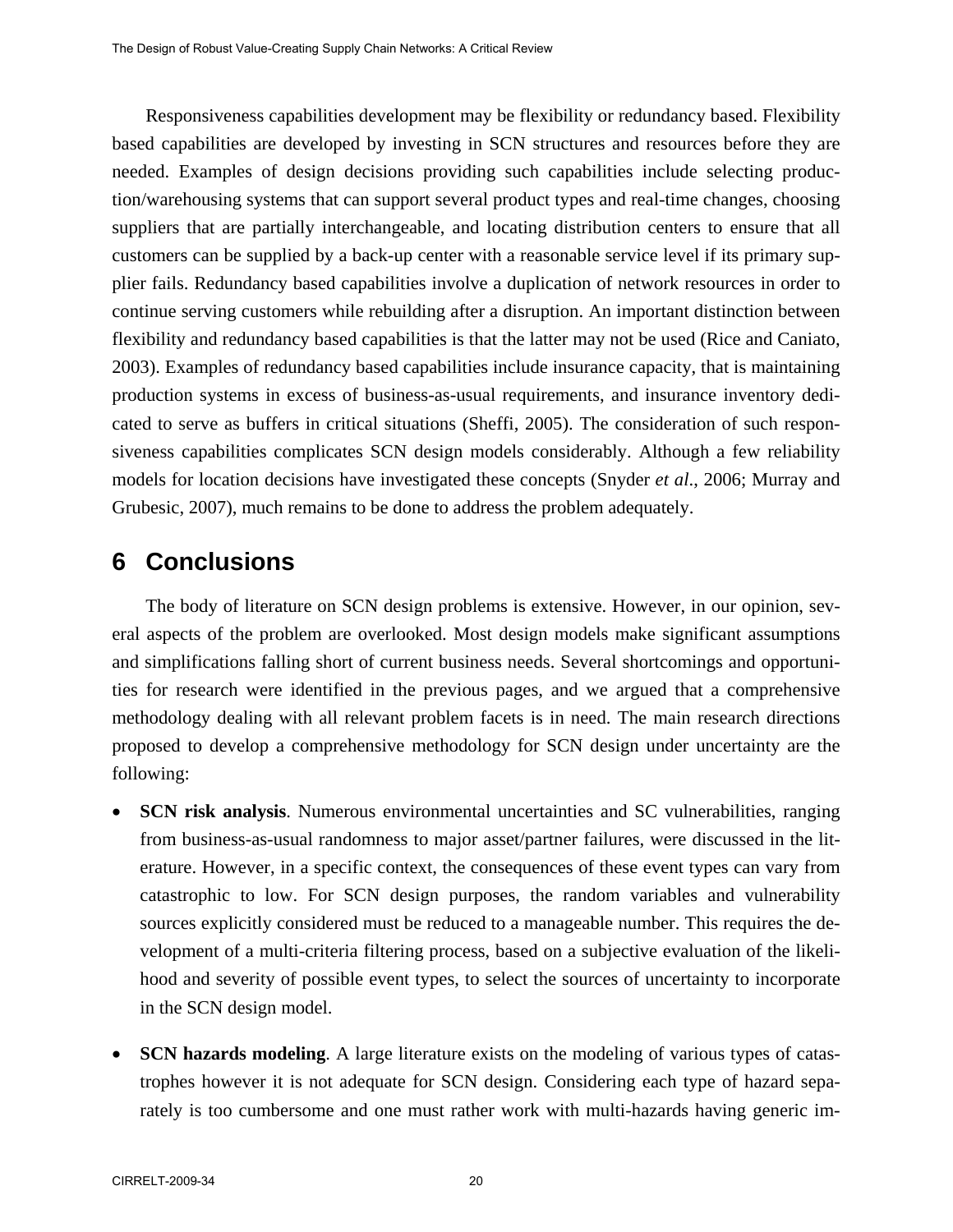pacts on SCN resources/markets. The definition of multi-hazard arrival processes over multihazard zones is in itself a challenging problem. Adequate disruption severity metrics and recovery functions, related to key design variables/parameters such as facility/supplier capacity and customer demand, must also be elaborated. Very little work has been done in this area.

- **Scenario development and sampling**. Multi-period plausible future scenarios must be developed to support the optimization and the evaluation of SCN designs. In most practical situations, an infinite number of scenarios are possible but, given the complexity of the problem, only a few of them can be considered in the optimization process. Monte-Carlo methods can be used to generate some scenarios from the random variable distributions and the multihazard models, but this is not sufficient. An "importance" based sampling approach must be developed to ensure that all important plausible future facets (random, hazard and worst case events, evolutionary paths…) are covered in the small sample of scenarios selected.
- **Value based SCN design models**. A large proportion of the SCN design models proposed in the literature minimize costs. This is not sufficient to help a business create and sustain a competitive advantage. To this end, the objective should be sustainable value creation. This has several implications: i) the relationship between order winners and SC capabilities has to be understood and used to formulate demand and revenue functions, ii) revenues and expenditures should be anticipated over a multi-period planning horizon, iii) capital expenditures should be modelled closely and the firm financing constraints need to be taken into account. The ecological footprint of the SC is also increasingly linked to value creation. Design models considering these issues need to be developed. Current SCN design models anticipate revenues and expenditures through crude production, inventory and flow aggregations. The adequacy of this approach is to be challenged and alternative anticipation schemes should be considered.
- **Modeling for robustness**. SCN design models should be based on representative samples of plausible future scenarios, using stochastic programming and/or robust optimization approaches. Moreover, the objective should not be purely the maximization of expected value, but rather a strategic valuation measure incorporating aversion to RCF variability and to high-impact catastrophic events. This measure should weight scenarios based on random, hazard and worst case events adequately, and in an integrated way. To our knowledge, no SCN design model of this type is currently available.
- **Modeling resilience and responsiveness**. Deterministic SCN design models do not take responsiveness and resilience into consideration, and most stochastic models take them into account only partially. The explicit incorporation of risk mitigation constructs, such as back-up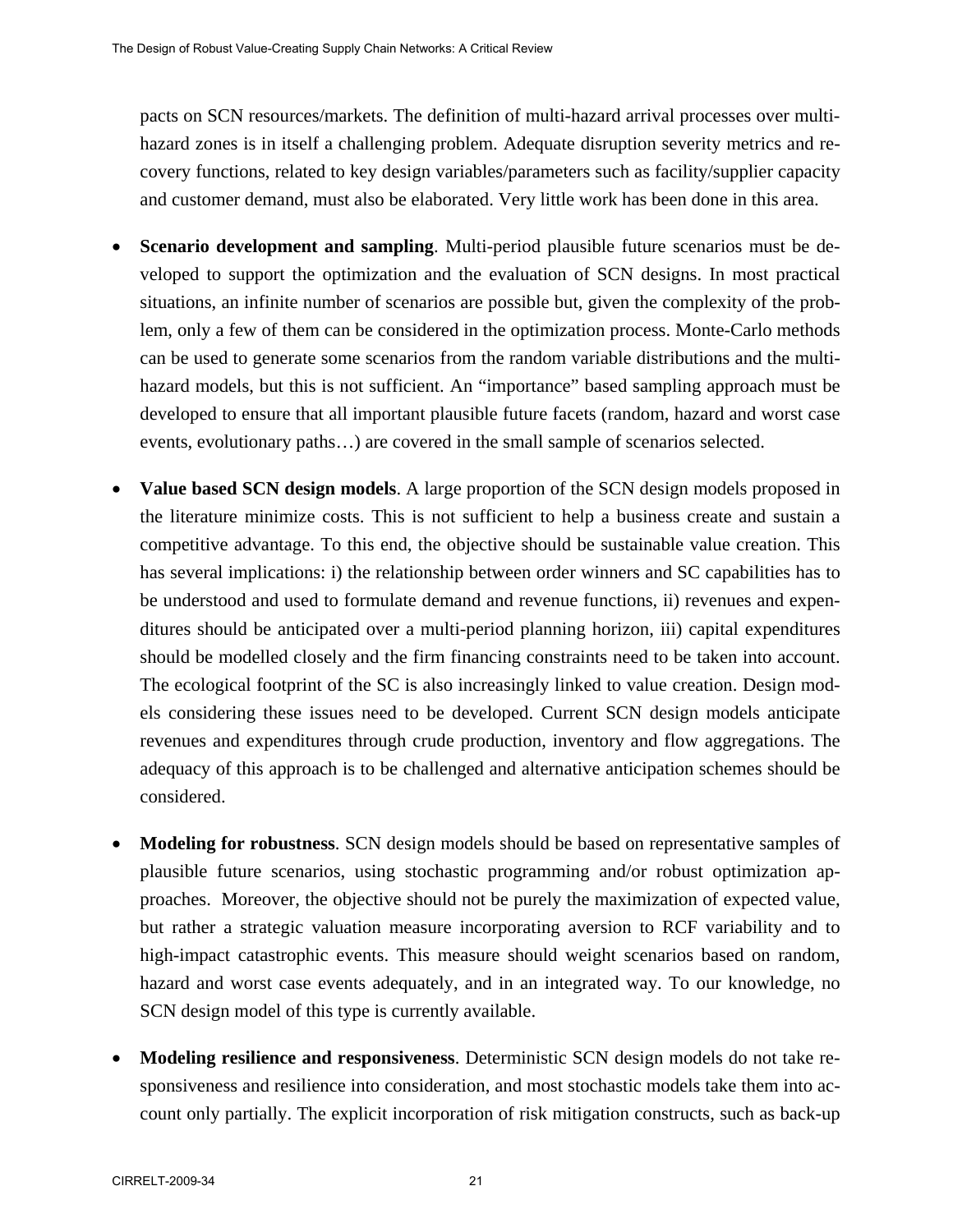suppliers or insurance capacity, in our optimization models would lead to more robust SCN designs. Although some of these concepts were investigated with simple location models, much remains to be done to address this opportunity adequately.

• **Solution methods**. Although static deterministic SCN design models can often be solved with modern commercial solvers, this is far from being true for realistic multi-period stochastic models. Very few efficient heuristic methods have been developed to solve these models and this is another promising research direction.

All these elements make the elaboration of SCN design models capturing the essence of real problems quite complex. We recognise though that the models formulated should strike a balance between realism and tractability, or solvability, using data available in typical practical contexts. Achieving this objective remains a considerable challenge. In our opinion, however, the research directions proposed in this paper provide a path towards a SCN design methodology fostering sustainable value creation.

## **7 References**

- [1] Ahmed, S. and Sahinidis N.V., 2003. An approximation scheme for stochastic integer programs arising in capacity expansion. Operations Research 51, 461-471.
- [2] Ahuja R.K., Orlin J.B., Pallattino S., Scaparra M.P. and Scutellà M.G., 2004. A Multi-Exchange Heuristic for the Single-Source Capacitated Facility Location Problem. Management Science 50, 6, 749–760.
- [3] Al-Sultan K.S. and Al-Fawzan M.A., 1999. A Tabu Search Approach to Uncapacitated Facility Location Problems. Annals of Operations Research 86, 91-103.
- [4] Ambrosino D. and Scutella M.G., 2005. Distribution network design: New problems and related models. European Journal of Operational Research 165, 610–624.
- [5] Amiri, A., 2006. Designing a distribution network in a supply chain system: Formulation and efficient solution procedure. European Journal of Operational Research 171, 567–576.
- [6] Amrani, H., Martel A., Zufferey N. and Makeeva P., 2008. A Variable Neighborhood Search Heuristic for the Design of Multicommodity Production-Distribution Networks with Alternative Facility Configurations, CIRRELT Research Document CIRRELT-2008-35, Université Laval, Canada.
- [7] Arntzen, B., Brown G., Harrison T. and Trafton L., 1995. Global Supply Chain Management at Digital Equipment Corporation. Interfaces 21, 1, 69-93.
- [8] Azaron, A., Brown K.N., Tarim S.A. and Modarres M., 2008. A multi-objective stochastic programming approach for supply chain design considering risk. International Journal of Production Economics 116, 129-138.
- [9] Balinski M., 1961. Fixed-cost Transportation Problems. Naval Research Logistics Quarterly 8, 41- 54.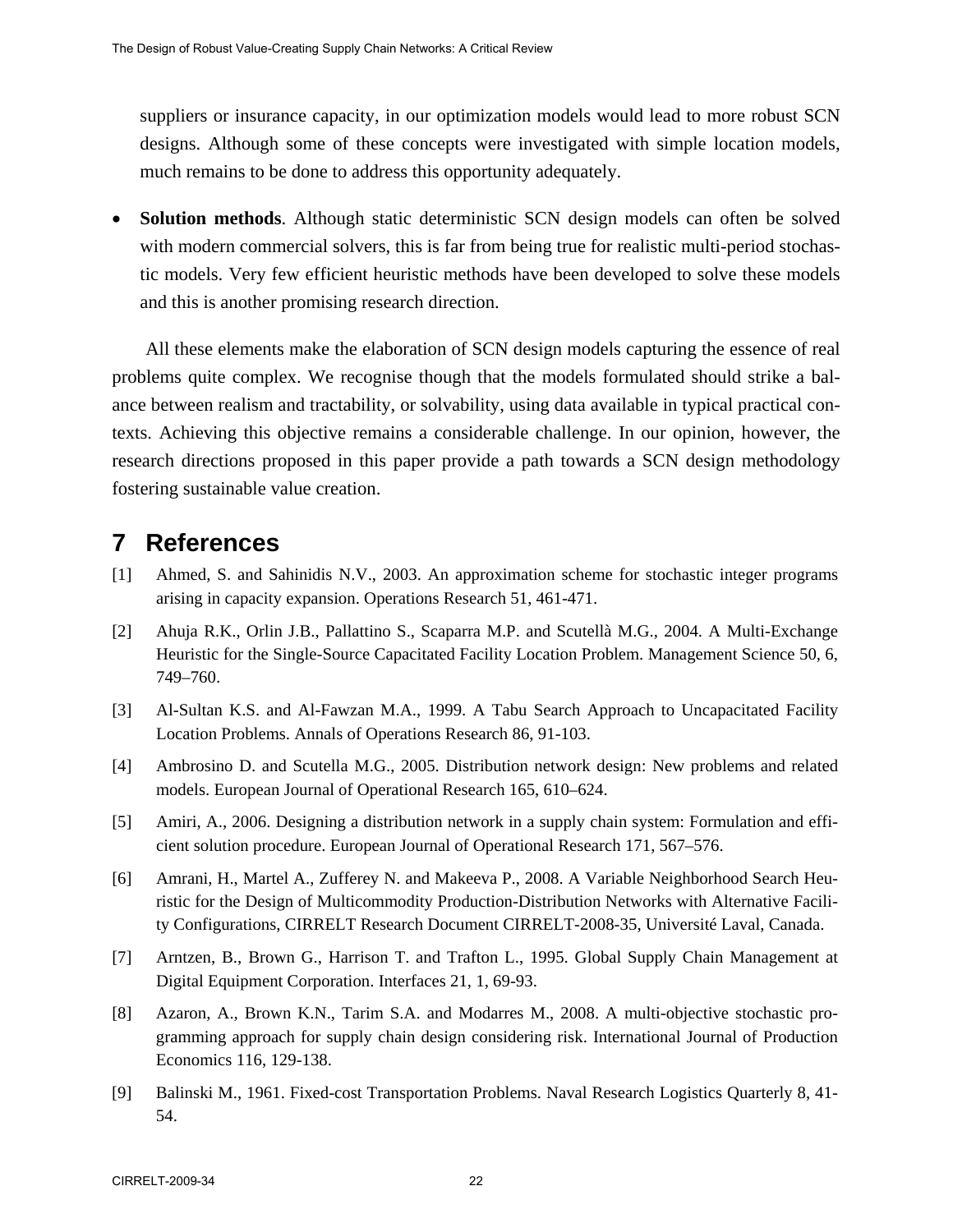- [10] Ballou, R., 1992. Business Logistics Management, 3<sup>rd</sup> ed., Prentice-Hall.
- [11] Ballou, R., 2005. Expressing Inventory Control Policy in the Turnover Curve. Journal of Business Logistics 26, 2, 143-163.
- [12] Banks, E., 2006. Catastrophic risk: Analysis and Management. Wiley Finance.
- [13] Barahona F. and Chudak F.A., 2005. Near-optimal Solutions to Large-scale Facility Location Problems. Discrete Optimization 2, 35-50.
- [14] Barros, A.I., 1995. Discrete and Fractional Programming Techniques for Location Models, Tinbergen research institute series no. 89, Erasmus Universiteit, Rotterdam.
- [15] Berger R.T, Coullard C.R. and Daskin M.S., 2007. Location-Routing Problems with Distance Constraints. Transportation Science 41, 1, 29-43.
- [16] Berman O., Krass D. and Menezes M.B.C., 2007. Facility Reliability Issues in Network p-Median Problems: Strategic Centralization and Co-location Effects. Operations Research 55, 2, 332-350.
- [17] Bertrand J.W.M., 2003. Supply chain Design: Flexibility Considerations, in de Kok and Graves Eds, Supply Chain Management: Design, Coordination and Operation, Handbooks in OR & MS, Vol. 11, Elsevier.
- [18] Bhutta, K.S., 2004. International Facility Location Decisions: A Review of the Modelling Literature. International Journal of Integrated Supply Management 1, 1, 33-50.
- [19] Bhutta, K.S., Huq F., Frazier G. and Mohamed Z., 2003. An Integrated Location, Production, Distribution and Investment Model for a Multinational Corporation. International Journal of Production Economics 86, 201-216.
- [20] Birge J.R. and Louveaux F., 1997. Introduction to Stochastic Programming, Springer.
- [21] Bok, J., Lee H. and Park S., 1998. Robust investment model for long-range capacity expansion of chemical processing networks under uncertain demand forecast scenarios. Computers and Chemical Engineering 22, 7, 1037-1049.
- [22] Brown, G., Graves G. and Honczarenko M., 1987. Design and Operation of a Multicommodity Production/Distribution System Using Primal Goal Decomposition. Management Science 33, 11, 1469-1480.
- [23] Boasson Y., 2005. An Overview of Qualitative Forecasting Methods in the SC2020 Context. Working paper, Massachusetts Institute of Technology, Boston.
- [24] Chen C.L. and Lee W.C., 2004. Multi-objective optimization of multi-echelon supply chain networks with uncertain product demands and prices. Computers and Chemical Engineering 28, 1131- 1144.
- [25] Chopra S. and Sodhi M.S., 2004. Managing risk to avoid supply-chain breakdown. MIT Sloan Management Review 46, 52-61.
- [26] Christopher M. and Lee H., 2004. Mitigating supply chain risk through improved confidence. International Journal of Physical Distribution & Logistics Management 34, 5, 388-396.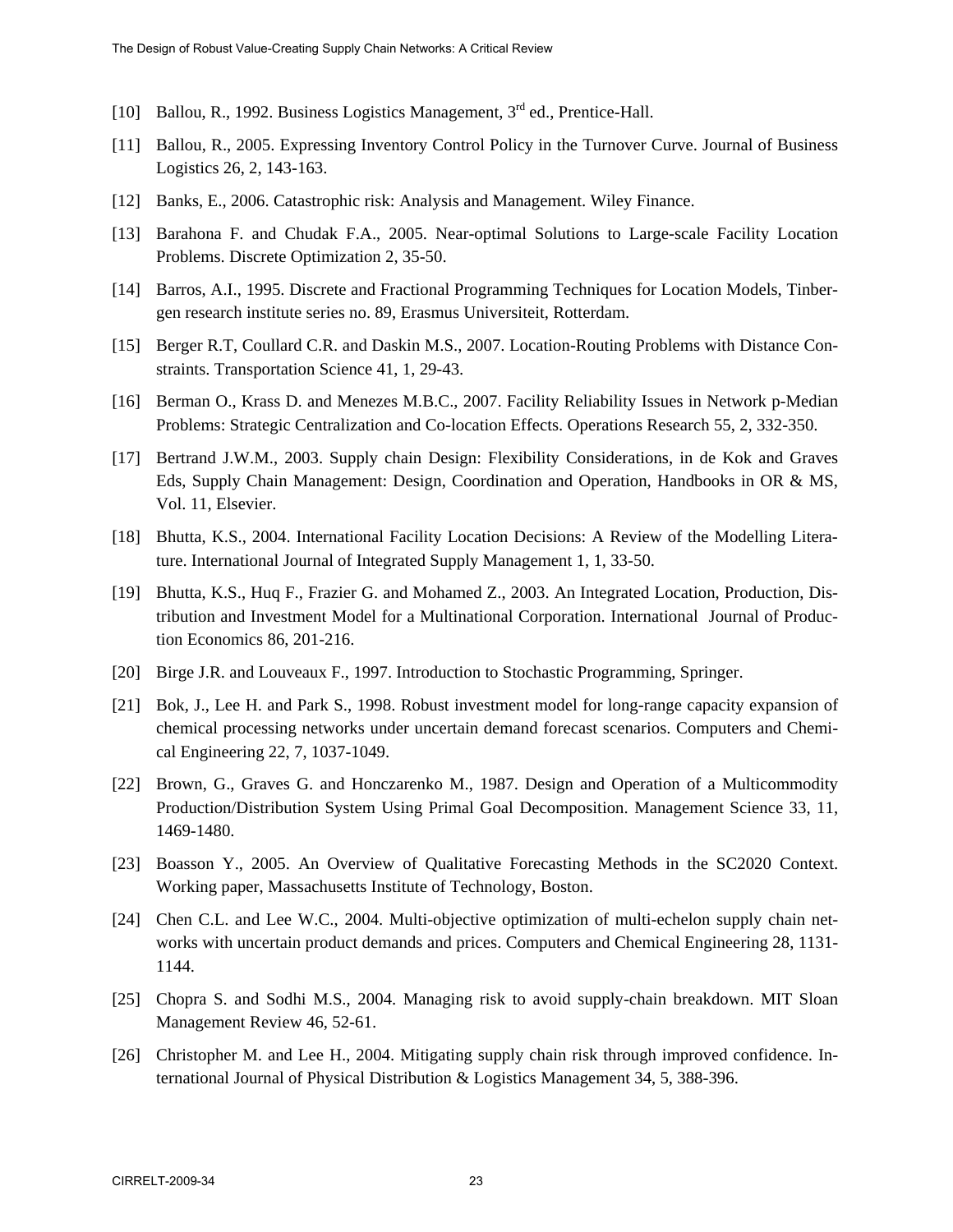- [27] Christopher M. and Peck H., 2004. Building the Resilient Supply Chain. International Journal of Logistics Management 15, 2, 1-13.
- [28] Cohen, M., Fisher M. and Jaikuma R., 1989. International Manufacturing and Distribution Networks: A Normative Model Framework, in K. Ferdows (ed), Managing International Manufacturing, Elsevier, 67-93.
- [29] Cohen, M. and Moon S., 1990. Impact of Production Scale Economies, Manufacturing Complexity, and Transportation Costs on Supply Chain Facility Networks. Journal of Manufacturing and Operations Management 3, 269-292.
- [30] Cordeau, J.-F., Pasin F. and Solomon M., 2006. An Integrated Model for Logistics Network Design. Annals of Operations Research 144, 59-82.
- [31] Craighead C.W., Blackhurst J., Rungtusanatham M.J. and Handfield R.B., 2007. The Severity of Supply Chain Disruptions: Design Characteristics and Mitigation Capabilities. Decision Sciences 38, 1, 131-156.
- [32] Daskin, M.S., Hopp W.-J. and Medina B., 1992. Forecast Horizons and Dynamic Facility Location Planning. Annals of Operations Research 40, 125-151.
- [33] Daskin, M.S., 1995. Network and discrete location: Models, algorithms and applications, Wiley-Interscience Publication, New York.
- [34] Daskin M. S., Coullard C. and Shen Z-J. M., 2002. An inventory-location model: Formulation, solution algorithm and computational results. Annals of Operations Research 110, 83-106.
- [35] Daskin M. S., Snyder, L.V. and Berger R.T., 2003. Facility location in supply chain design. In Logistics Systems: Design and Operation, A. Langevin and D. Riopel (eds.), Chap. 2, New York, Springer, 39-66.
- [36] Dogan, K. and Goetschalckx M., 1999. A Primal Decomposition Method for the Integrated Design of Multi-Period Production-Distribution Systems. IIE Transactions 31, 1027-1036.
- [37] Dong M., 2006. Development of supply chain network robustness index. International Journal of Services Operations and Informatics 1, 1/2, 54-66.
- [38] Dornier P.-P., Ernst R., Fender M. and Kouvelis P., 1998. Global Operations and Logistics. Wiley.
- [39] Drezner Z., 1995. Facility Location: A survey of Applications and Methods, Springer Series in Operations Research, Springer-Verlag, New York.
- [40] Drezner, Z. and Hamacher H.W., 2002. Facility Location: Applications and Theory, Springer, Berlin.
- [41] Ducapova J., Consigli G. and Wallace S.W., 2000. Scenarios for Multistage Stochastic Programs. Annals of Operations Research 100, 25-53.
- [42] Elson, D.G., 1972. Site Location via Mixed-Integer Programming. Operational Research Quarterly 23, 1, 31-43.
- [43] Eppen, G., Kipp Martin R. and Schrage L., 1989. A Scenario Approach to Capacity Planning. Operations Research 37, 517-527.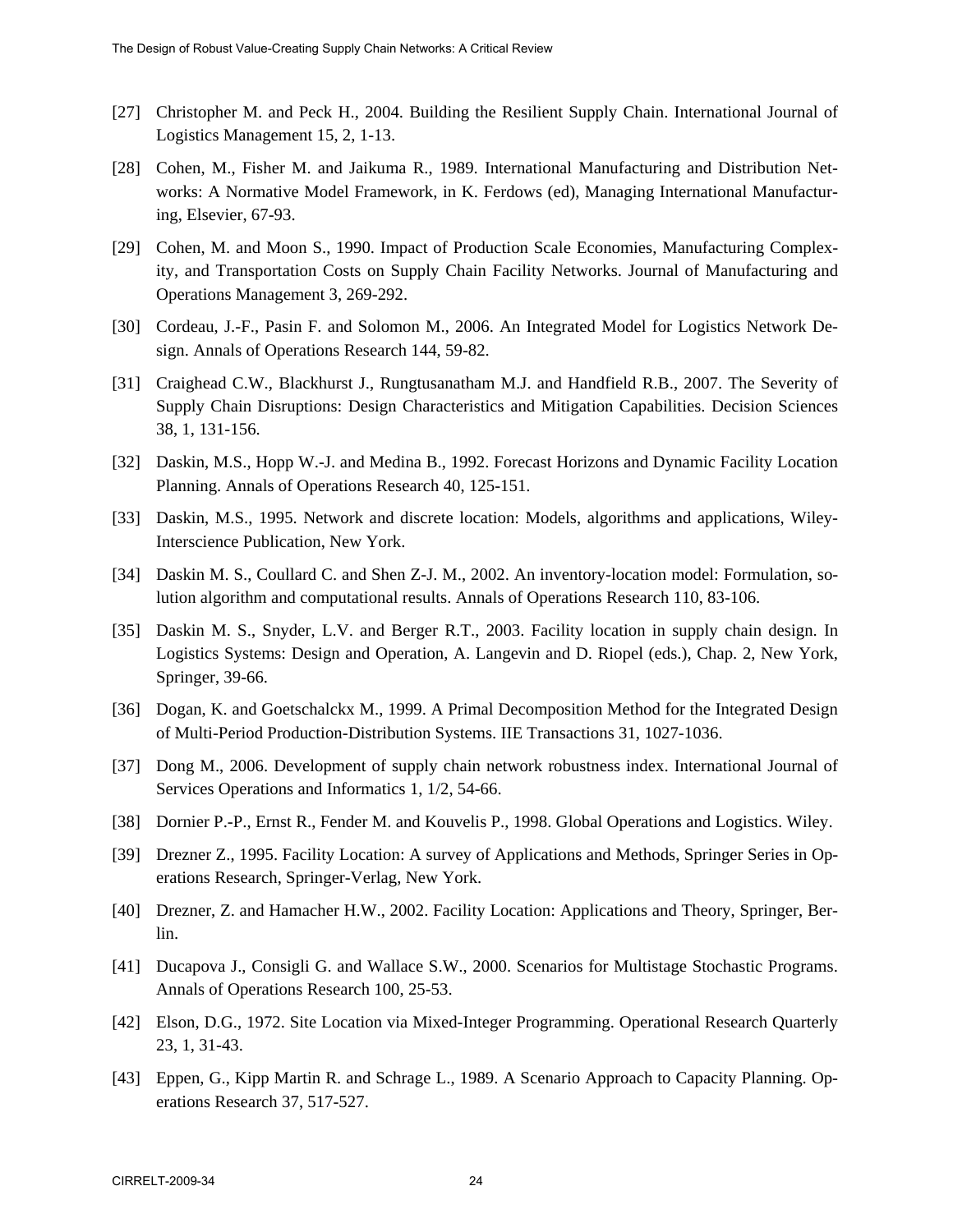- [44] Erlenkotter, D., 1981. A comparative study of approaches to dynamic location problems. European Journal of Operational Research 6, 133-143.
- [45] Fandel, G. and Stammen M., 2004. A General Model for Extended Strategic Supply Chain Management with Emphasis on Product Life Cycles Including Development and Recycling. International Journal of Production Economics 89, 293-308.
- [46] Fine, C.H. and R.M. Freund R.M., 1990. Optimal investment in product-flexible manufacturing capacity. Management Science 36, 449-466.
- [47] Fisher M.L., Jaikumar R. and Van Wassenhove L., 1986. A Multiplier Adjustment Method for the Generalized Assignment Problem. Management Science 32, 1095-1103.
- [48] Fleischmann B., 1993. Designing Distribution Systems with Transport Economies of Scale. European Journal of Operational Research 70, 31-42.
- [49] French S., 1995. Uncertainty and Imprecision: Modeling and Analysis. The Journal of the Operational Research Society 46, 1, 70-79.
- [50] Geoffrion A. and Graves G., 1974. Multicommodity Distribution System Design by Benders Decomposition. Management Science 20, 822-844.
- [51] Girard, S., Martel A., Berger J., Boukhtouta A., Chouinard M., Ghanmi A. and Guitouni A., 2008. Canadian Forces Overseas Supply Network: Strategic Need and Design Methodology, CIRRELT Research Document CIRRELT-2008-34, Université Laval, Canada.
- [52] Godet M., 2001. Creating futures: Scenario Planning as a Strategic Management Tool. Economica Ltd.
- [53] Goetschalckx, M., Vidal C.J. and Dogan K., 2002. Modeling and design of global logistics systems: A review of integrated strategic and tactical models and design algorithms. European Journal of Operational Research 143, 1-18.
- [54] Gogu R., Trau J., Stern B. and Hurni L., 2005. Development of an integrated natural hazard assessment method. Geophysical Research Abstracts 7, 03724.
- [55] Graves S.C. and Tomlin B., 2003. Process Flexibility In Supply Chains. Management Science 49, 907–919.
- [56] Graves S.C. and Willems S.P., 2003. Supply Chain Design: Safety Stock Placement and Supply Chain Configuration, *in* A.G. de Kok and S.C. Graves, Eds., Supply Chain Management: Design, Coordination and Operation, Handbooks in OR & MS, Vol. 11, Elsevier.
- [57] Grossi, P. and Kunreuther H., 2005. Catastrophe modeling: A new approach to managing risk, Springer-Verlag, New York.
- [58] Gunasekaran A., Patel C. and McGaughey R.E., 2004. A framework for supply chain performance measurement. International Journal of Production Economics 87, 333-347.
- [59] Gunasekaran A. and Kobu B., 2007. Performance measures and metrics in logistics and supply chain management: a review of recent literature (1995–2004) for research and applications. International Journal of Production Research 45, 12, 2819–2840.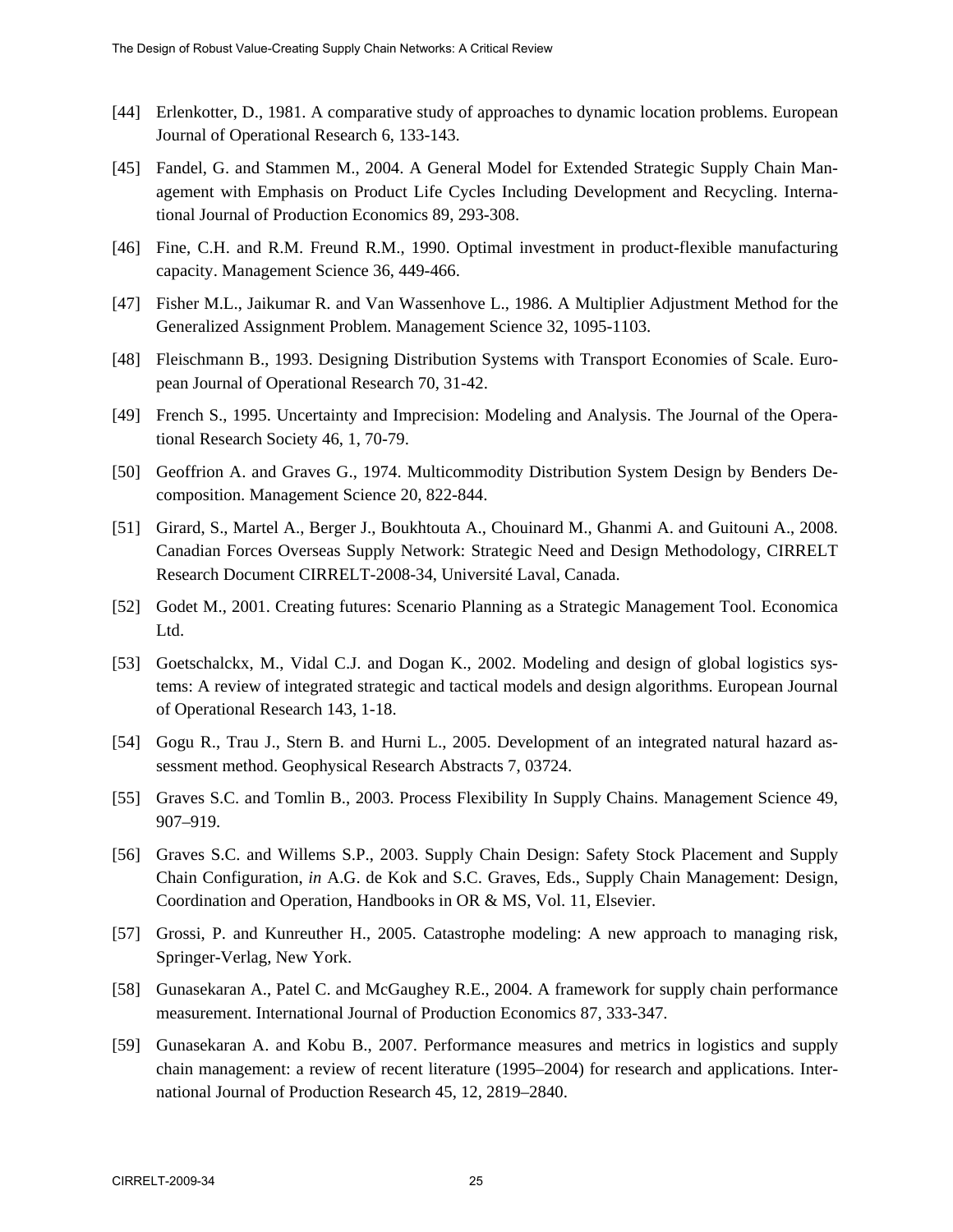- [60] Gutierrez, G.J., Kouvelis P. and Kurawala A., 1996. A robustness approach to uncapacitated network design problems. European Journal of Operational Research 94, 362-376.
- [61] Haimes, Y.Y., 2004. Risk modeling, Assessment, and Management. Second edition. Wiley.
- [62] Helferich, O.K. and Cook R.L., 2002. Securing the Supply Chain. Council of Logistics Management (CLM).
- [63] Hendricks, K.B. and Singhal V.R., 2005. Association between supply chain glitches and operating performance. Management science 51, 5, 695-711.
- [64] Hill, T., 1989. Manufacturing Strategy, Irwin.
- [65] Hindi K.S. and Basta T., 1994. Computationally Efficient Solution of a Multiproduct, Two-Stage Distribution-Location Problem. The Journal of the Operational Research Society 45, 11, 1316- 1323.
- [66] Hindi K.S., Basta T. and Pienakosz K., 1998. Efficient Solution of a Multi-commodity, Two-stage Distribution Problem with Constraints on Assignment of Customers to Distribution Centers. International Transactions in Operational Research 5, 6, 519-527.
- [67] Hites R., De Smet Y., Risse, N., Salazar-Neumann M. and Vincke P., 2006. About the applicability of MCDA to some robustness problems. European Journal of Operational Research 174, 322-332.
- [68] Ho P-K and Perl J., 1995. Warehouse location under service-sensitive demand. Journal of Business Logistics 16, 1, 133-162.
- [69] Hodder J.E. and Jucker J.V., 1985. International Plant Location under Price and Exchange Rate Uncertainty. Engineering Costs and Production Economics 9, 225-229.
- [70] Hoyland K. and Wallace S.W., 2001. Generating Scenario Trees for Multistage Decision Problems. Management Science 47, 2, 295-307.
- [71] Huchzermeier A. and Cohen M., 1996. Valuing Operational Flexibility under Exchange Rate Risk. Operations Research 44, 1, 100-113.
- [72] Kahraman C., Ruan D. and Dogan I., 2003. Fuzzy group decision-making for facility location selection. Information Sciences 157, 135-153.
- [73] Kaplan, S., 2002. Applying the general theory of quantitative risk assessment (QRA) to terrorism risk. Risk-Based Decision Making, 77-81. ASCE.
- [74] Kaufman, L., Vanden Eede M. and Hansen P., 1977. A Plant and Warehouse Location Problem. Operational Research Quarterly 28, 3, 547-554.
- [75] Kleindorfer, P.R. and Saad G.H., 2005. Managing disruption risks in supply chains. Production and Operations Management 14, 1, 53-68.
- [76] Klose, A., 1999. An LP-Based Heuristic for Two-Stage Capacitated Facility Location Problems. the Journal of the Operational Research Society 50, 2, 157-166.
- [77] Klose, A., 2000. A Lagrangean relax-and-cut approach for two-stage capacitated facility location problem. European Journal of Operational Research 126, 408-421.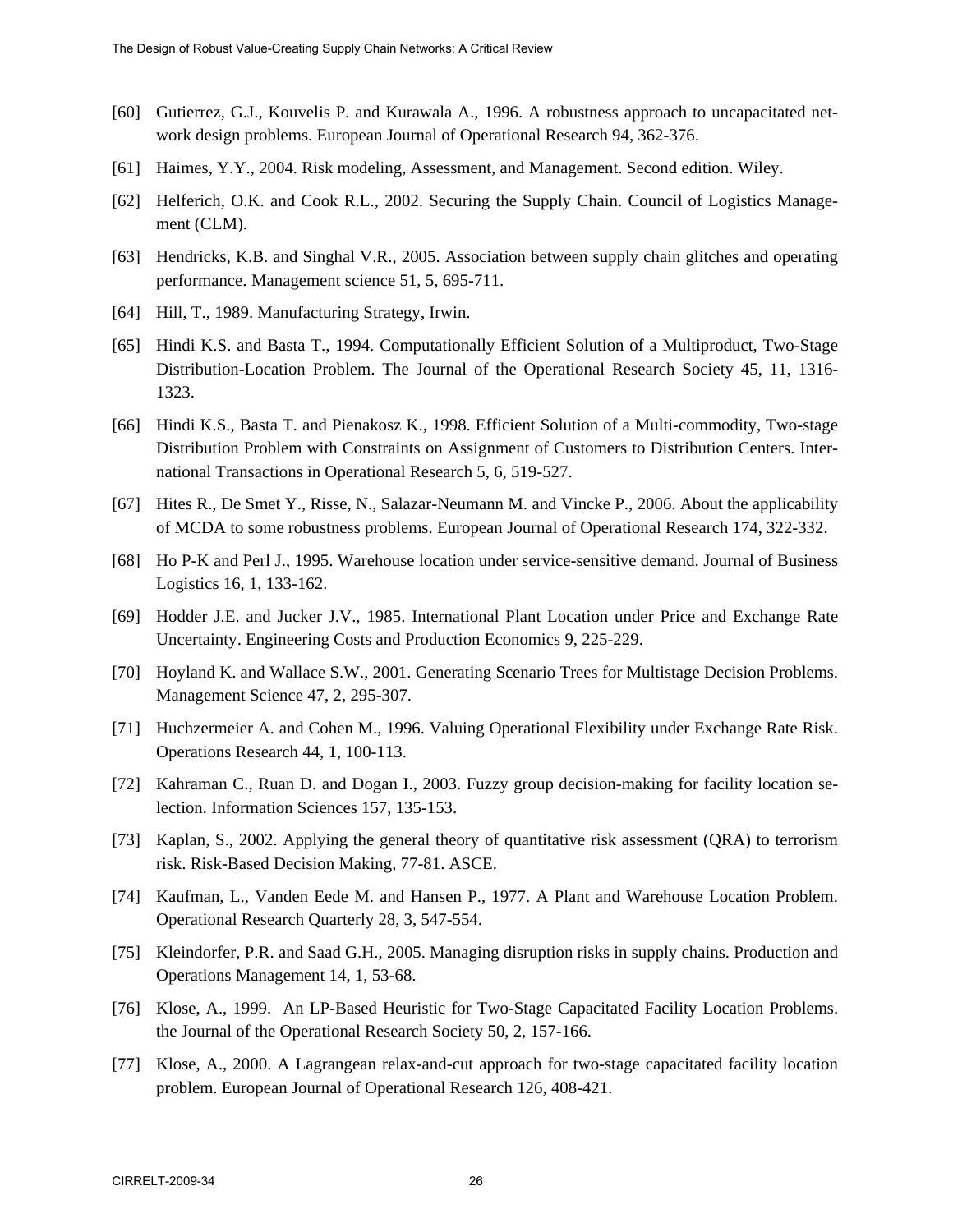- [78] Klose A. and Drexl A., 2005. Facility location models for distribution system design. European Journal of Operational Research 162, 4-29.
- [79] Knight, F.H. 1921. Risk, Uncertainty, and Profit. Houghton Mifflin, Boston and New York, website Edition: http://www.econlib.org/library/Knight/knRUP.html
- [80] Körksalan M. and Süral H., 1999. Efes Beverage Group Makes Location and Distribution Decisions for its Malt Plants. Interfaces 29, 2, 89-103.
- [81] Kouvelis, P., 1998. Global sourcing strategies under exchange rate uncertainty, *in* Tayur, Magazine and Ganeshan, Eds., Quantitative Models in Supply Chain Management, Kluwer, 625-667.
- [82] Kouvelis P. and Yu G., 1997. Robust discrete optimization and its applications. Kluwer Academic Publishers.
- [83] Kouvelis P., Rosenblatt M. and Munson C., 2004. A mathematical programming model for global plant location problems: Analysis and insights. IIE Transactions 36, 127–144.
- [84] Kratica J, Tosic D., Filipovic V. and Ljubic I., 2001. Solving the Simple Plant Location Problem by Genetic Algorithm. RAIRO Operations Research 85, 127-142.
- [85] Kuehn, A. and Hamburger M., 1963. A Heuristic Program for Locating Warehouses. Management Science 9, 4, 643-666.
- [86] Lakhal, S., Martel A., Kettani O. and Oral M., 2001. On the optimization of supply chain networking decisions. European Journal of Operational Research 129, 259-270.
- [87] Lambert J.H., Asce M. and Sarda P., 2005. Terrorism scenario identification by superposition of infrastructure networks. Journal of infrastructure systems 11, 4, 211-220.
- [88] Laporte G., 1988. Location-routing problems, in B.L. Golden and A.A. Assad (eds.), Vehicle Routing: Methods and Studies, North-Holland, Amsterdam, 163-198.
- [89] Lee, H., 2004. The Triple-A Supply Chain, Harvard Business Review, October, 102-112.
- [90] Lefrançois P., Martel A. and Gasse Y., 1995. Prendre le virage concurrentiel : le changement obligé de valeurs, in Martel and Oral (eds), Les défis de la compétitivité, Publi-Relais.
- [91] Lempert, R.J., Groves D.G., Popper S.W. and Bankes S.C., 2006. A General, Analytic Method for Generating Robust Strategies and Narrative Scenarios. Management Science 52, 4, 514-528.
- [92] Lowe, T.J., Wendell R.E. and Hu G., 2002. Screening Location Strategies to Reduce Exchange Rate Risk. European Journal of Operational Research 136, 573-590.
- [93] Manuj, I. and Mentzer J., 2008. Global Supply Chain Risk Management*, Journal of Business Logistics* 29, 1, 133-155.
- [94] Martel A., 2005. The Design of Production-Distribution Networks: A Mathematical Programming Approach. In J. Geunes and P. Pardalos (ed), Supply Chain Optimization, Springer, 265-306.
- [95] Martel A., M'Barek W. and D'Amours S., 2005. International Factors in the Design of Multinational Supply Chains: The Case of Canadian Pulp and Paper Companies, CENTOR Working Paper DT-2005-AM-3, Université Laval, Canada.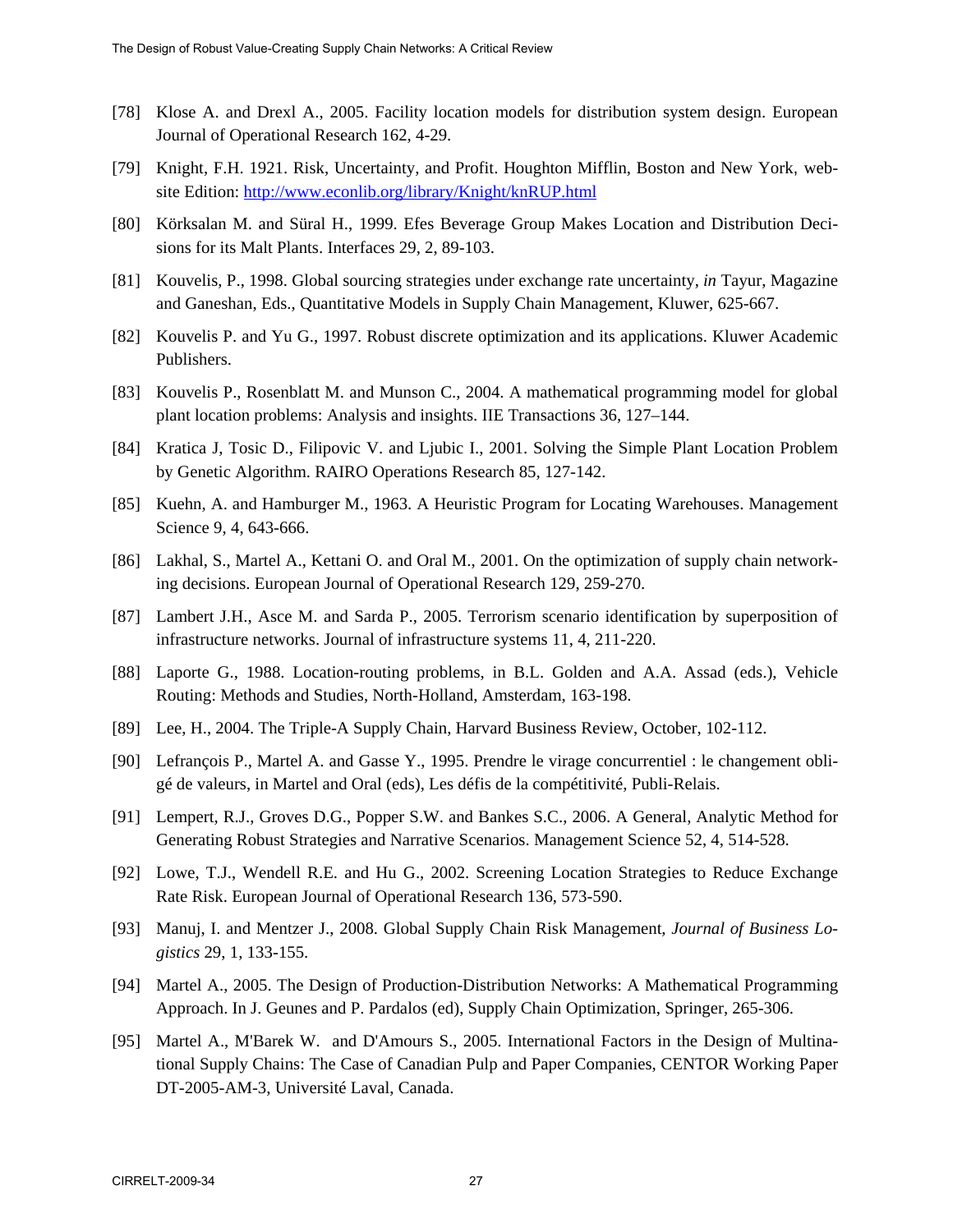- [96] Martel A., M'Barek W. and D'Amours S., 2006. L'influence des facteurs internationaux sur la compétitivité des réseaux de création de valeur multinationaux : le cas des compagnies canadiennes de pâtes et papiers, Revue Gestion 31, 3, 85-96.
- [97] Martel, A. and Vankatadri U., 1999. Optimizing Supply Network Structures Under Economies of Scale, IEPM Conference Proceedings, Glasgow, Book 1, 56-65.
- [98] Martha J. and Vratimos E., 2002. Creating a just in case supply chain for the inevitable next disaster. Viewpoint (Marsh & Mc Lennan Companies journal), 44-58.
- [99] Matos M.A., 2007. Decision under risk as a multicriteria problem. European Journal of Operational Research 181, 1516–1529.
- [100] Meixell, M. and Gargeya V., 2005. Global supply chain design: A literature review and critique. Transportation Research Part E 41, 531–550.
- [101] Melo M.T., Nickel S. and Saldanha da Gama F., 2005. Dynamic multi-commodity capacitated facility location: a mathematical modeling framework for strategic supply chain planning*.* Computers & Operations Research 33, 181–208.
- [102] Melo M.T., Nickel S. and Saldanha da Gama F., 2009. Facility location and supply chain management – A review. European Journal of Operational Research 196, 401–412.
- [103] Michel L. and Van Hentenryck P., 2004. A simple tabu search for warehouse location. European Journal of Operational Research 157, 576–591.
- [104] Mirchandani, P.B. and Francis R.L., 1990. Discrete Location Theory, New York, John Wiley & Sons.
- [105] Mo, Y. and Harrison T.P., 2005. A conceptual framework for robust supply chain design under demand uncertainty, Chapter 8, in J. Geunes and P.M. Pardalos (eds.), Supply Chain Optimization, Kluwer Academic Publishers.
- [106] Mohamed Z.M., 1999. An integrated production-distribution model for a multi-national company operating under varying exchange rates. International Journal of Production Economics 58, 81-92.
- [107] Mulvey, J.M, Vanderbei R.J. and Zenios S.A., 1995. Robust optimization of large-scale systems. Operations Research 43, 264-281.
- [108] Murray, A. T. and Grubesic T.H., 2007. Critical infrastructure: Reliability and vulnerability. Berlin, Germany: Springer Verlag.
- [109] Nagy G. and Salhi S., 1996. Nested Heuristic Methods for the Location-Routeing Problem. The Journal of the Operational Research Society 47, 9, 1166-1174.
- [110] Nagy G. and Salhi S., 2007. Location-Routing: Issues, models and methods. European Journal of Operational Research 177, 649-672.
- [111] Norrman A. and Jansson U., 2004. Ericsson's Proactive Supply Chains Risk Management Approach After a Serious Sub-Supplier Accident. International Journal of Physical Distribution & Logistics Management 34, 5, 434-456.
- [112] Owen, S.H. and M.S. Daskin M.S., 1998. Strategic Facility Location: A Review. European Journal of Operational Research 111, 423-447.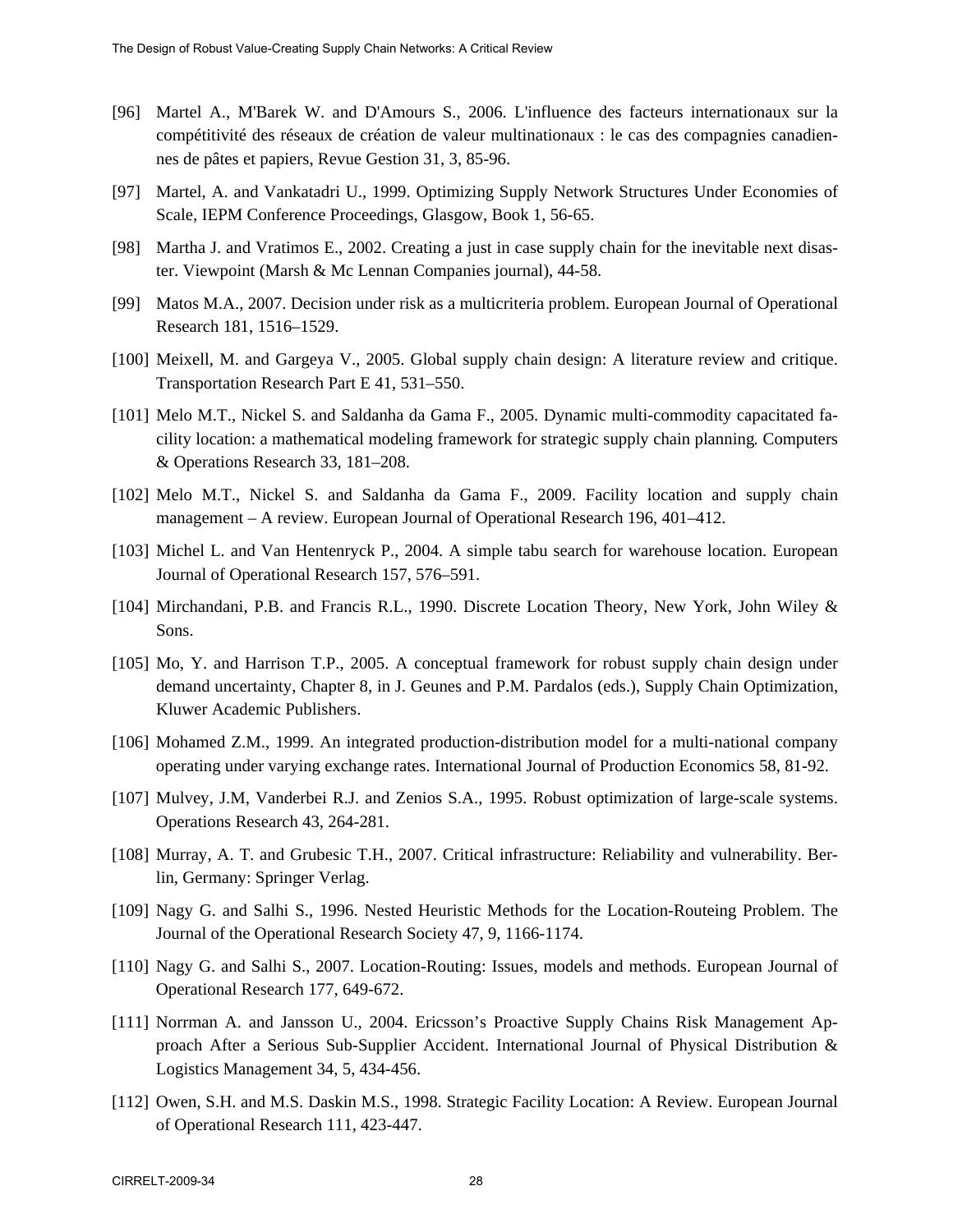- [113] Paquet, M., Martel A. and Desaulniers G., 2004. Including Technology Selection Decisions in Manufacturing Network Design Models. International Journal of Computer Integrated Manufacturing 17, 117-125.
- [114] Paquet, M., Martel A. and Montreuil B., 2008. A Manufacturing Network Design Model based on Processor and Worker Capabilities. International Journal of Production Research 46, 7, 2009-2030.
- [115] Pawlak, Z., 1991. Rough Sets: Theoretical Aspects of Reasoning about Data, Dordrecht-Kluwer Academic Publishing.
- [116] Philpott, A. and Everett G., 2001. Supply Chain Optimisation in the Paper Industry. Annals of Operations Research 108, 1, 225-237.
- [117] Pirkul, H. and Jayaraman V., 1996. Production, Transportation, and Distribution Planning in a Multi-Commodity Tri-Echelon System. Transportation Science 30, 4, 291-302.
- [118] Pirkul, H. and Jayaraman V., 1998. Multi-Commodity, Multi-Plant, Capacitated Facility Location Problem: Formulation and Efficient Heuristic Solution. Computers and Operations Research, 25, 10, 869-878.
- [119] Pomper, C., 1976. International Investment Planning: An Integrated Approach. North-Holland.
- [120] Prins C., Prodhon P., Ruiz A., Soriano P. and Calvo R.W., 2007. Solving the Capacitated Locationrouting Problem by a cooperative Lagrangian Relaxation-Granular Tabu Search heuristic. Transportation Science, 41, 4, 470–483.
- [121] Revelle C.S, and Eiselt H.A., 2005. Location analysis: A synthesis and survey. European Journal of Operational Research 165, 1-19.
- [122] Revelle C.S., Eiselt H.A. and Daskin M.S., 2008. A bibliography for some fundamental problem categories in discrete location science. European Journal of Operational Research 184, 817-848.
- [123] Rice, J. and Caniato F., 2003. Building a Secure and Resilient Supply Network. Supply Chain Management Review, Sep/Oct, 22-30.
- [124] Ridlehoover J., 2004. Applying Monte Carlo Simulation and risk analysis to the facility location problem. The Engineering Economist 49, 3, 237-252.
- [125] Romeijn H.E., Shu J. and Teo C-P., 2007. Designing Two-echelon Supply Networks. European Journal of Operational Research 178, 449-462.
- [126] Rosenhead J., Elton M. and Gupta S.K., 1972. Robustness and Optimality as criteria for Strategic Decisions. Operational Research Quarterly 23, 4, 413-431.
- [127] Rosenfield D.B., Shapiro R.D. and Bohn R.E., 1985. Implications of Cost-Service Trade-offs on Industry Logistics Structures. Interfaces 15, 6, 47-59.
- [128] Rosenblatt M.J. and Lee H.L., 1987. A robustness approach to facilities design. International journal of production research 25, 4, 479-486.
- [129] Roy B., 2002. Robustesse de quoi et vis à vis de quoi, mais aussi robustesse pourquoi en aide à la décision. Groupe de travail européen, *Aide multicritère à la décision*, Série 3, 6, 1-6.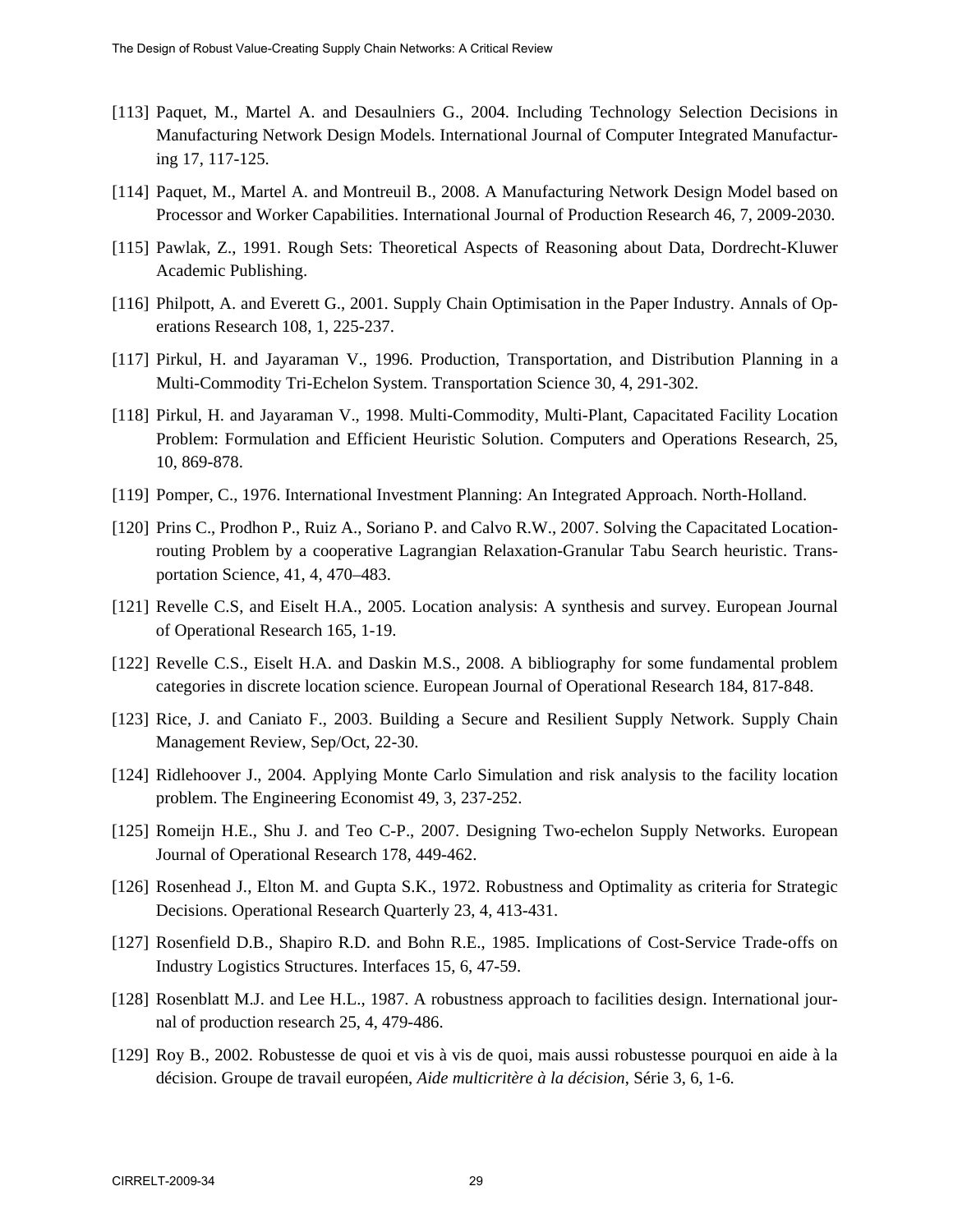- [130] Roy B., 2005. Paradigms and Challenges. Chapter 1 in Multiple criteria decision analysis: state of the art surveys, edited by J. Figueira, S. Greco and M. Ehrgott. Springer international series.
- [131] Ruszczynski, A and Shapiro A., 2003. Stochastic Programming Models. Chapter 1 in Handbooks in OR. & MS. Vol.10, A. Ruszczynski, A. Shapiro Editors, Elsevier.
- [132] Sabri E, H. and Beamon B.M., 2000. A multi-objective approach to simultaneous strategic and operational planning in supply chain design. Omega 28, 581-598.
- [133] Saltelli, A., Tarantola S., Campolongo F. and Ratto M., 2004. Sensitivity Analysis in Practice: A Guide to Assessing Scientific Models. Wiley.
- [134] Santoso T., Ahmed S., Goetschalckx M. and Shapiro A., 2005. A Stochastic Programming Approach For Supply Chain Network Design Under Uncertainty. European Journal of Operational Research 167, 96-115.
- [135] Scawthorn C., Shneider P.J. and Shauer B.A., 2006. Natural Hazards- The multihazard approach. Natural Hazards Review 7, 2, 39.
- [136] Semchi-Levi D., Snyder L.V. and Watson M., 2002. Strategies for uncertain times. Supply Chain Management Review 6, 1, 11-12.
- [137] Sen S. and Higle J.H., 1999. An introductory tutorial on stochastic linear programming models. Interfaces 29, 2, 33-61.
- [138] Shafer, G., 1990. Perspectives on the theory and practice of belief functions. International Journal of Approximate Reasoning 3, 1-40.
- [139] Shapiro A., 2003. Monte Carlo Sampling Methods, Chapter 6 in Handbooks in OR. & MS. Vol.10, A. Ruszczynski, A. Shapiro Editors, Elsevier, 2003.
- [140] Shapiro A., 2007. Stochastic programming approach to optimization under uncertainty. Mathematical Programming: Series A and B 112, 1, 183-220.
- [141] Shapiro J., 2008. Modeling the supply chain. Second edition, Brooks/Cole Publishing Company.
- [142] Sheffi Y., 2001. Supply chain management under the threat of international terrorism. The international journal of logistics management 12, 2, 1-11.
- [143] Sheffi, Y., 2005. The resilient enterprise: overcoming vulnerability for competitive advantage. MIT Press Books.
- [144] Sheffi, Y., 2007. Building a Resilient Organization. The Bridge 37, 1, 30-36.
- [145] Shell, 2005. The future business environment: trends, trade-offs and choices. Shell International Limited (SIL).
- [146] Shen Z-J. M., Coullard C. and Daskin M.S., 2003. A joint location-inventory model. Transportation Science 37, 1, 40–55.
- [147] Shen Z.- J., 2007. Integrated Supply Chain Design Models: A survey and future research directions. Journal of Industrial and Management Optimization 3, 1, 1-27.
- [148] Shulman, A., 1991. An Algorithm for Solving Dynamic Capacitated Plant Location Problems with Discrete Expansion Sizes. Operations Research 39, 3, 423-436.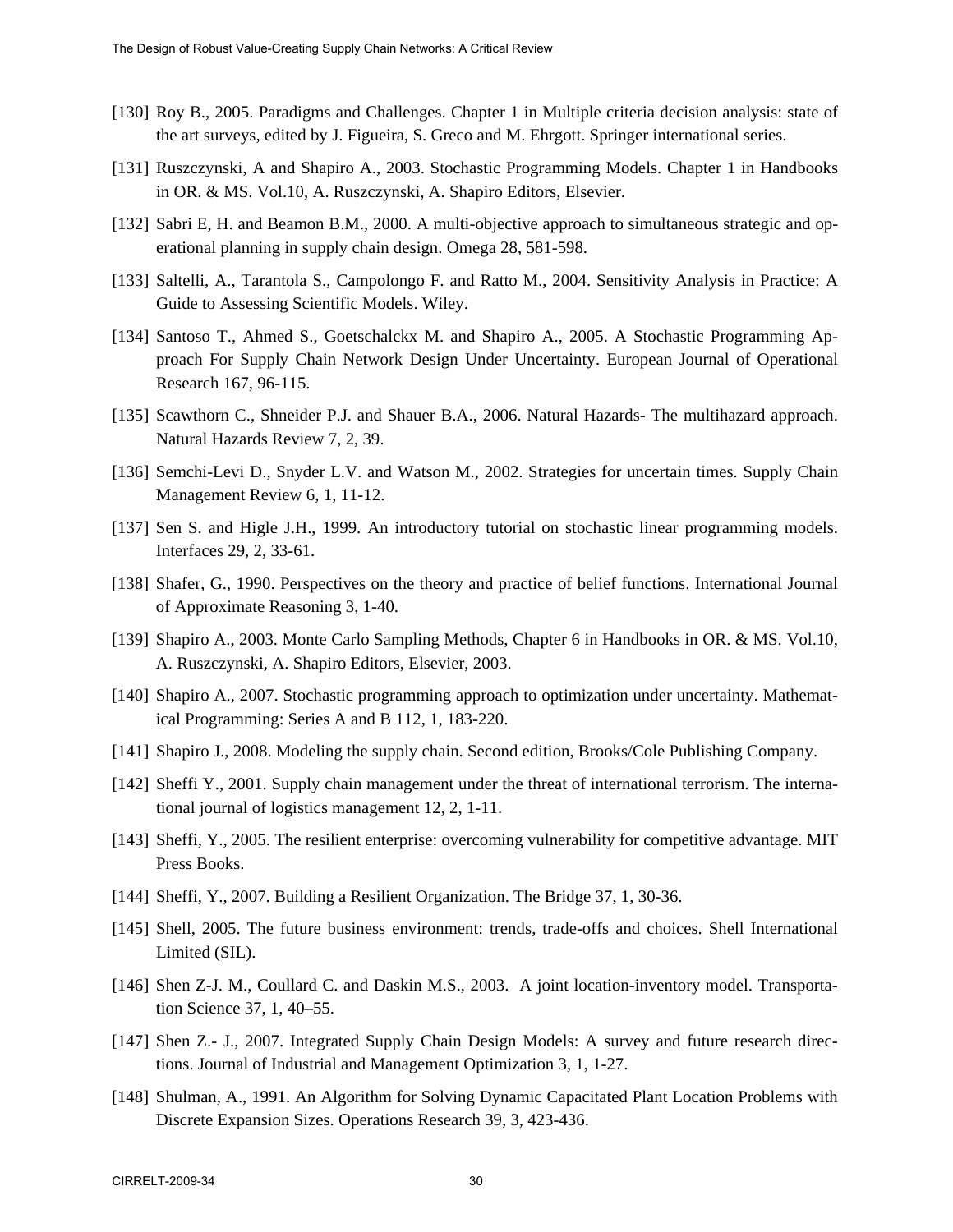- [149] Snyder, L.V. and Daskin M. S., 2005. Reliability Models for Facility Location: The Expected Failure Cost Case. Transportation Science, 39, 400-416.
- [150] Snyder, L.V. and Daskin M. S., 2006. Stochastic p-Robust location problems. IIE Transactions 38, 11, 971-985.
- [151] Snyder, L.V., 2006. Facility location under uncertainty: A review. IIE Transactions 38, 7, 537-554.
- [152] Snyder, L.V., Scaparra M. P., Daskin, M. S., and Church R. L., 2006. Planning for disruptions in supply chain networks. In *"*TutORials in Operations Research*"* , Johnson, M. P., B. Norman, and N. Secomandi (eds.), Chap. 9, INFORMS.
- [153] Soland R.M., 1974. Optimal Plant Location with Concave Costs. Operations Research 22, 373-382.
- [154] Sorensen K., 2004. A framework for robust and flexible optimization using metaheuristics, with applications in supply chain design. PhD thesis, Faculteit Toegepaste Economische Wetenschappen.Universiteit Antwerpen.
- [155] Stewart, T.J., 2005. Dealing with uncertainties in MCDA. Chapter 11 in Multiple criteria decision analysis: state of the art surveys, edited by J. Figueira, S. Greco and M. Ehrgott. Springer international series.
- [156] Sule D.R.., 2001. Logistics of facility location and allocation. Marcel Dekker Inc., New York.
- [157] Tang, C.S., 2006a. Robust strategies for mitigating supply chain disruptions. International Journal of Logistics: Research and Applications 9, 1, 33-45.
- [158] Tang C.S., 2006b. Perspectives in supply chain risk management. International Journal of Production Economics 103, 451–488.
- [159] Tang, C.S. and Tomlin B., 2008. The power of flexibility for mitigating supply chain risks. International Journal of Production Economics 116, 12-27.
- [160] Terrance, L., 2005. Supply Chain Metrics: Linking Performance with Shareholder Value, CSCMP Explores 2, Spring/Summer.
- [161] Tomlin B., 2006. On the Value of Mitigation and Contingency Strategies for Managing Supply Chain Disruption Risks. Management Science 52, 5, 639–657.
- [162] Torabi S.A. and Hassini E., 2008. An interactive possibilistic programming approach for multiple objective supply chain master planning. Fuzzy Sets and Systems 159, 193-214.
- [163] Tovia, F., 2007. An emergency logistics response system for natural disasters. International Journal on Logistics: Research and Applications 10, 3, 173-186.
- [164] Trigeorgis, L., 1996. Real Options: Managerial Flexibility and Strategy in Resource Allocation, MIT Press.
- [165] Tsiakis, P., Shah N. and Pantelides C.C., 2001. Design of Multi-echelon Supply Chain Networks under Demand Uncertainty, Industrial and Engineering Chemical Research 40, 3585-3604.
- [166] Van der Heijden, K., 2005. Scenarios: The art of strategic conversation. Wiley, 2nd edition.